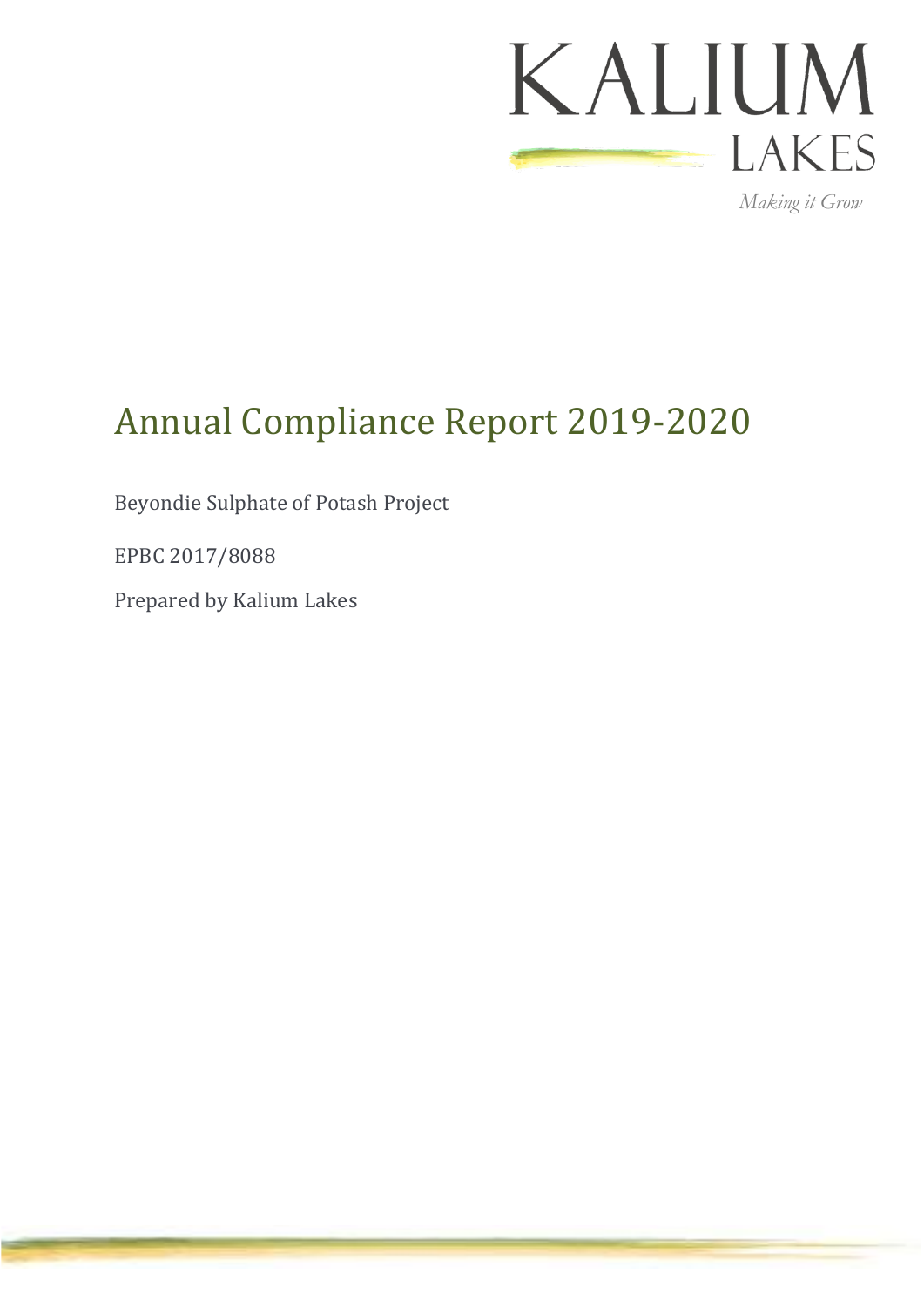

### Proponent contact details: **KALIUM LAKES POTASH PTY LTD**

Contact Person: Clair Wilson- Environmental and Compliance Officer Email: clair.wilson@kaliumlakes.com.au Phone: (08) 9240 3200 Address: Unit 1, 152 Balcatta Road, Western Australia, 6021

# **Declaration of Accuracy**

Declaration of accuracy In making this declaration, I am aware that sections 490 and 491 of the Environment Protection and Biodiversity Conservation Act 1999 (Cth) (EPBC Act) make it an offence in certain circumstances to knowingly provide false or misleading information or documents. The offence is punishable on conviction by imprisonment or a fine, or both. I declare that all the information and documentation supporting this compliance report is true and correct in every particular. I am authorised to bind the approval holder to this declaration and that I have no knowledge of that authorisation being revoked at the time of making this declaration.

Signed Clair Wilson

Full name (please print) **CLAIR WILSON** 

Position (please print) **ENVIRONMENTAL AND COMPLIANCE OFFICER**

Organisaton (please print including ABN/CAN if applicable) **Kalium Lakes Limited 98 613 656 643**

Date 13/01/2021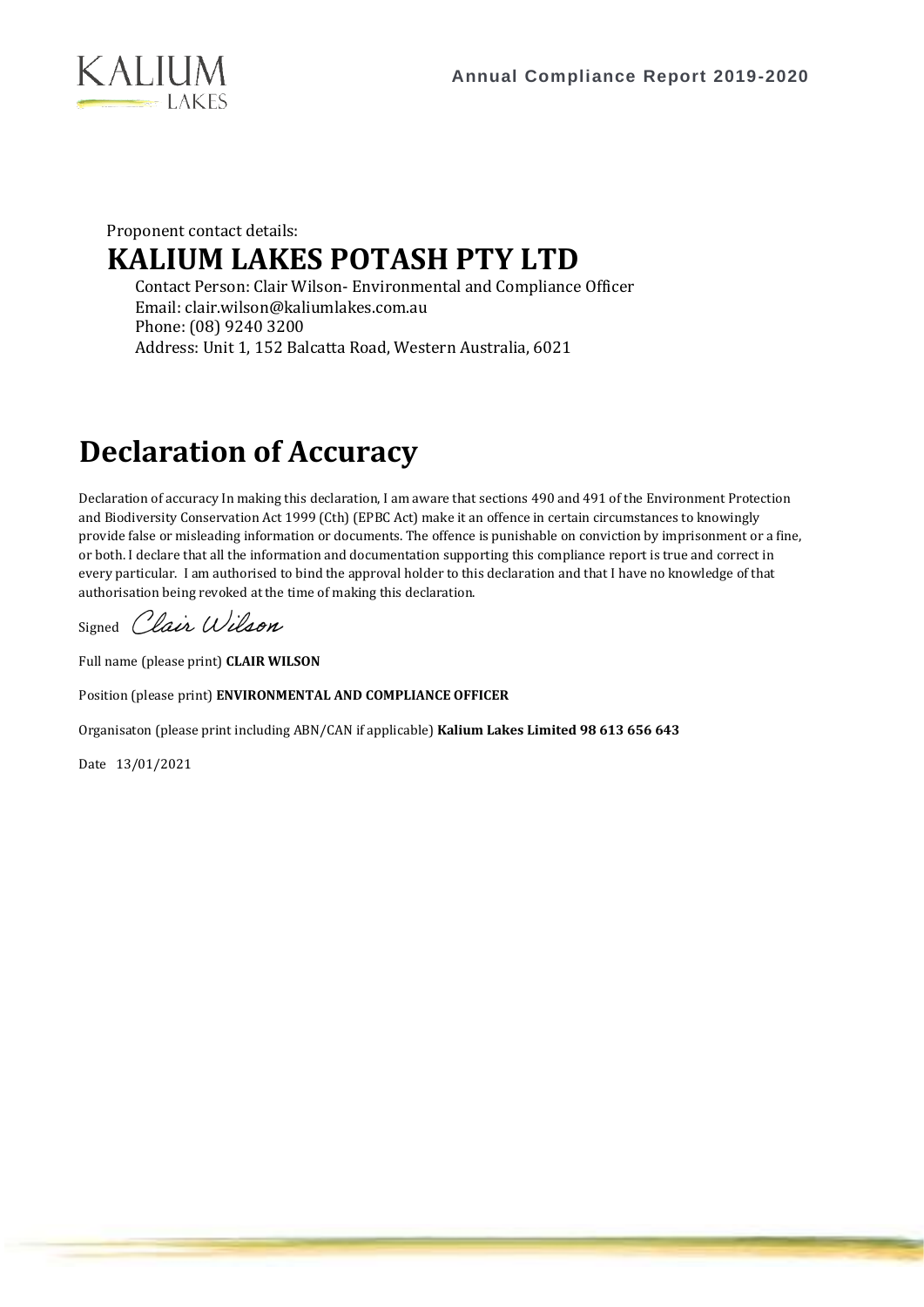

## **Contents**

| 1.     |  |
|--------|--|
| 2.     |  |
| 3.     |  |
| 3.1.   |  |
| 3.1.1. |  |
| 3.1.2. |  |
| 3.2.   |  |
| 3.2.1. |  |
| 3.2.2. |  |
| 4.     |  |
| 5.     |  |
|        |  |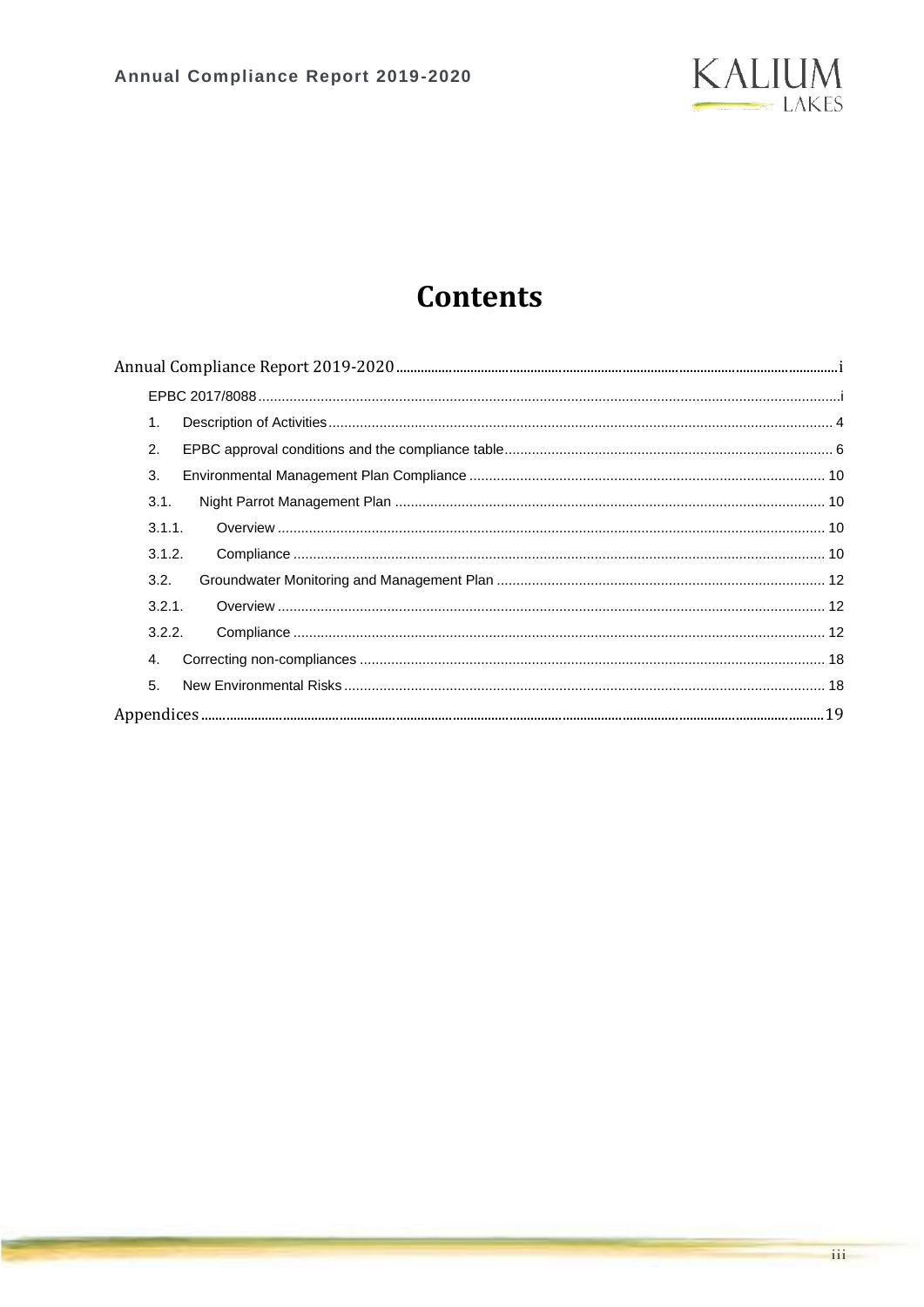

### <span id="page-3-0"></span>1. Description of Activities

Kalium Lakes Limited is a public company, based in Western Australia (WA) with tenements located the eastern margin of the East Pilbara Region of WA ([Figure 1](#page-4-0)). The company is focused on developing the Beyondie Sulphate of Potash Project (the Project) in WA to produce Sulphate of Potash (SOP) and by-product salts for sale domestically and internationally

The Project comprises of the development of a sub-surface brine deposit to produce 90 kilotonne per annum (ktpa) of SOP product and includes the development of evaporation and crystalliser ponds, installation of production bores, trenches, pumps, pipelines, purification facility, access road upgrades, natural gas pipeline, and expansion of accommodation village, buildings, services and utilities, disposal of excess salt.

A six-month delay in the overall project timetable was suffered due to the voluntary suspension and optimisation period. Kalium is currently progressing with construction activities, with production anticipated in Quarter 3, 2021.

The action was assessed under the *Environment Protection and Biodiversity Conservation Act 1999 (Cth)* and approved 18<sup>th</sup> January 2019 [EPBC 2017/8088].

Condition 10 of EPBC approval requires the preparation and submission of an annual compliance report within three months of every 12-month anniversary of the commencement of the action. The action commenced on the 19th September 2019. This is Kalium's first annual compliance report to be submitted since the commencement of the action.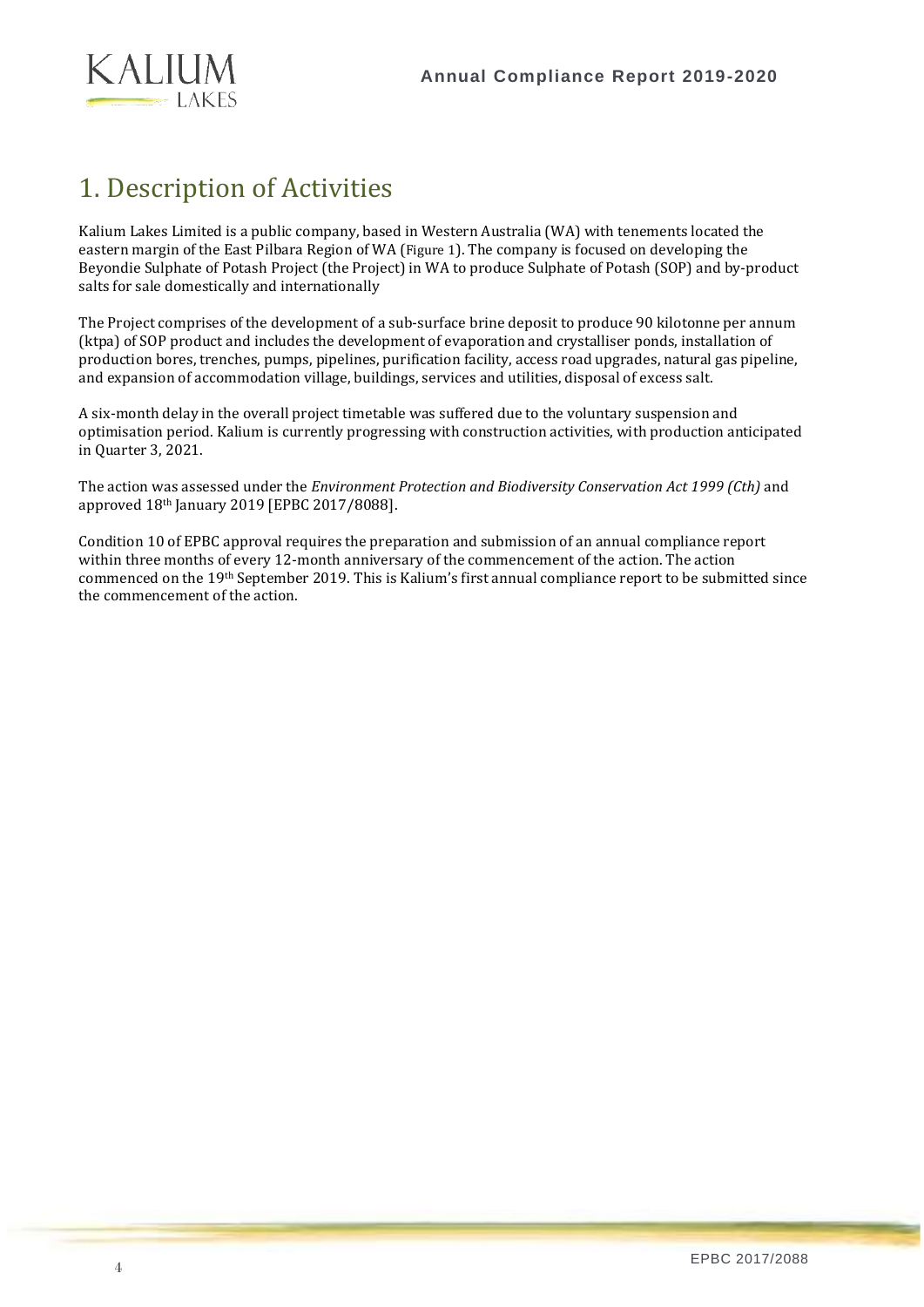



<span id="page-4-0"></span>**Figure 1 Project Location**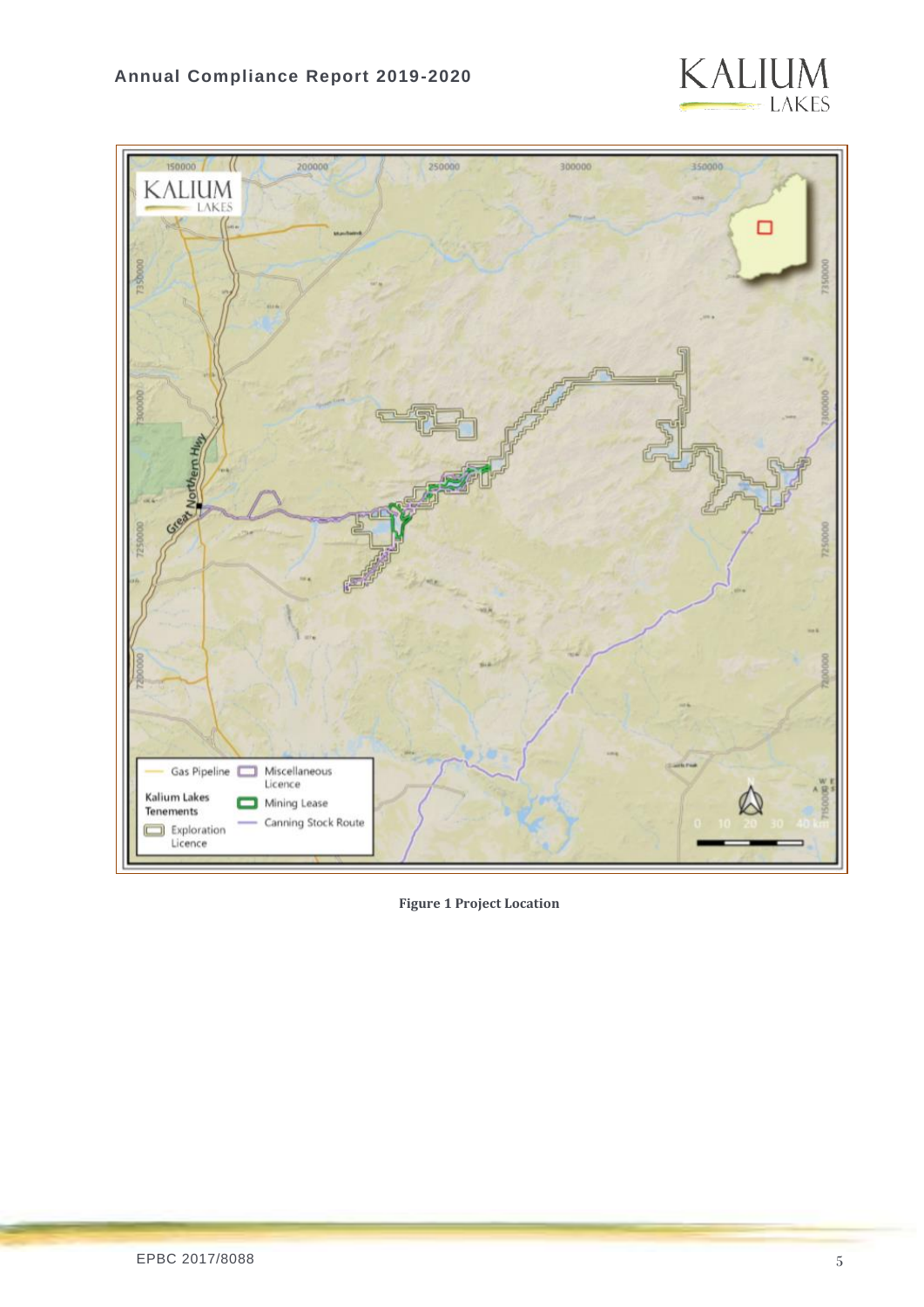

### <span id="page-5-0"></span>2. EPBC approval conditions and the compliance table

In accordance with the Annual Compliance Report Guideline, [Table 1](#page-6-0) has been prepared to demonstrate Kalium's compliance with the EPBC 2017/8088 approval conditions.

During the reporting period, two administrative non-compliances were recorded. In accordance with Condition 4, Kalium Lakes was required to notify the Department at the commencement of the action, however due to an administrative oversite this was not issued. The second non-compliance was recorded in accordance with condition 11, requiring Kalium Lakes to notify the Department of any non-compliance with the conditions. Condition 4 non-compliance was only identified when preparing this report. It is Kalium's intent that this report suffices as notice.

No non-compliance with the Night Parrot Monitoring and Management Plan or Ground Water Monitoring and Management Plan were recorded.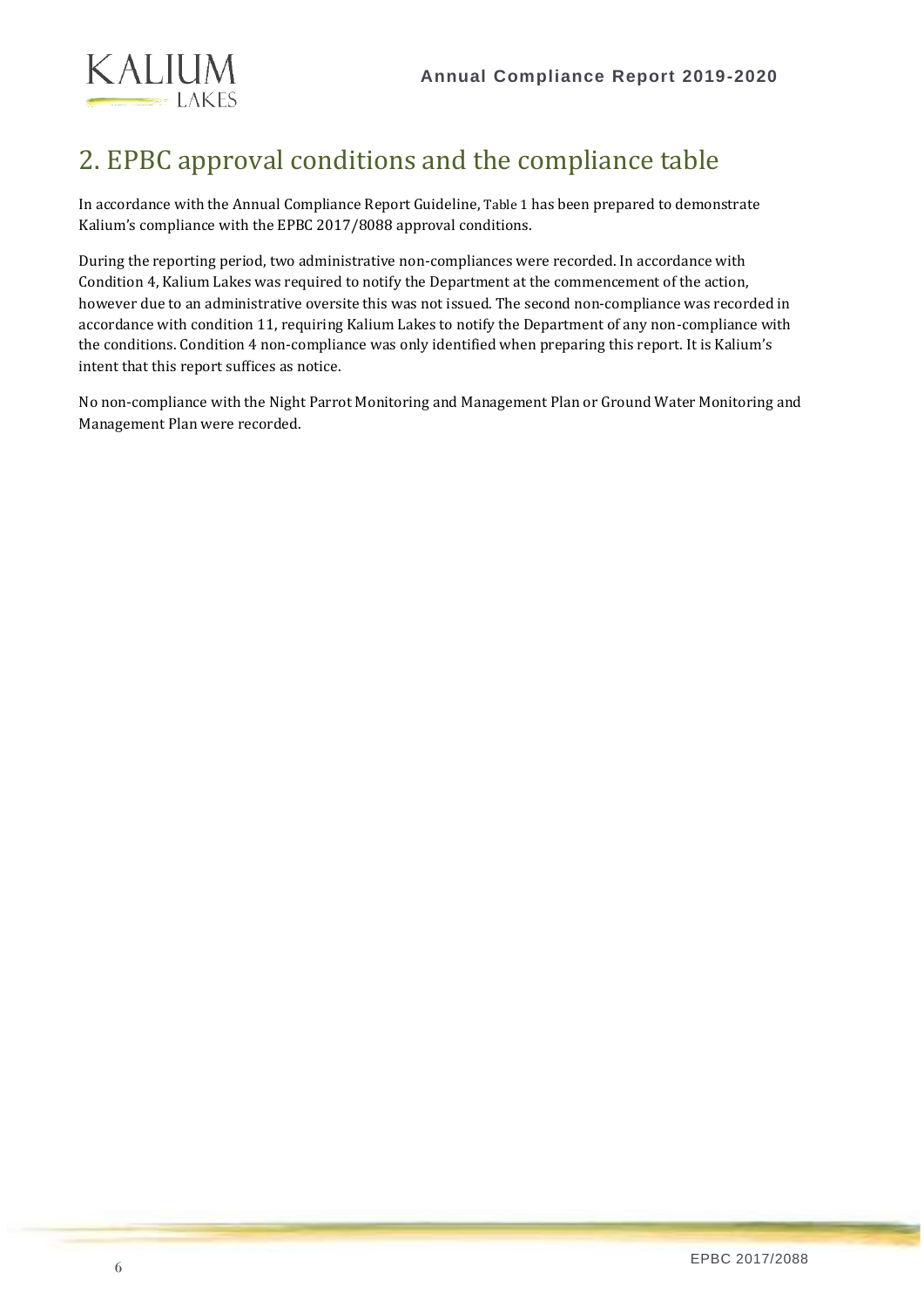### **Annual Compliance Report 2019-2020**

| No. | Condition                                                                                                                                                                                                                                                                                                                                                                                                                           | Compliance |                                                              | <b>Comments/Evidence</b>                                                                                                                                                                           |                              |                              |  |  |  |
|-----|-------------------------------------------------------------------------------------------------------------------------------------------------------------------------------------------------------------------------------------------------------------------------------------------------------------------------------------------------------------------------------------------------------------------------------------|------------|--------------------------------------------------------------|----------------------------------------------------------------------------------------------------------------------------------------------------------------------------------------------------|------------------------------|------------------------------|--|--|--|
|     | Conditions specific to the action                                                                                                                                                                                                                                                                                                                                                                                                   |            |                                                              |                                                                                                                                                                                                    |                              |                              |  |  |  |
|     |                                                                                                                                                                                                                                                                                                                                                                                                                                     |            |                                                              | Project Disturbance at July 2020 is 750.29ha                                                                                                                                                       |                              |                              |  |  |  |
|     | For the protection of protected matters, the approval holder must not<br>a. clear more than 1150 ha of vegetation from the project area<br>b. abstract more than 15 gigalitres of groundwater (fresh and hypesaline) per annum                                                                                                                                                                                                      |            |                                                              |                                                                                                                                                                                                    | Approved<br>Disturbance (ha) | On ground<br>Disturbance (ha |  |  |  |
|     |                                                                                                                                                                                                                                                                                                                                                                                                                                     |            |                                                              | <b>Brine Access</b><br>development                                                                                                                                                                 | 350                          | $\overline{2}$               |  |  |  |
|     |                                                                                                                                                                                                                                                                                                                                                                                                                                     |            |                                                              | Processing<br>Development:                                                                                                                                                                         | 760                          | 5.                           |  |  |  |
|     |                                                                                                                                                                                                                                                                                                                                                                                                                                     | Compliant  | O                                                            | Fresh water<br>Development                                                                                                                                                                         | 40                           |                              |  |  |  |
|     |                                                                                                                                                                                                                                                                                                                                                                                                                                     |            |                                                              | Salt Lake<br>Development                                                                                                                                                                           | 323                          | 6.                           |  |  |  |
|     |                                                                                                                                                                                                                                                                                                                                                                                                                                     |            |                                                              | Total abstraction for the project during the reporting period wa<br>Volume of Brine abstracted during reporting period =1,463,658<br>Volume of Fresh water abstracted during reporting period= 111 |                              |                              |  |  |  |
|     | To avoid and mitigate potential impacts to the Night Parrot (Pezoporus occidentalis), the approval holder must submit a Night<br>Parrot Management Plan (NPMP) for the Minister's approval. If the Minister approves the NPMP then the approved NPMP must<br>be implemented.                                                                                                                                                        |            |                                                              | Kalium Lakes Night Parrot Management Plan was approved on<br>(Appendix 1) and has been implemented.                                                                                                |                              |                              |  |  |  |
|     | The approval holder must not clear suitable Night Parrot breeding and/or nesting habitat unless the Minister has approved the                                                                                                                                                                                                                                                                                                       |            | The NPMP is consistent with the Departments Guidelines.      |                                                                                                                                                                                                    |                              |                              |  |  |  |
|     | NPMP in writing.                                                                                                                                                                                                                                                                                                                                                                                                                    |            | Evidence of compliance with the NPMP has been provided in Ta |                                                                                                                                                                                                    |                              |                              |  |  |  |
|     | The NPMP must be consistent with the Department's Environmental Management Plan Guidelines, and must include:<br>the NPMP environmental objectives and a reference to EPBC Act approval conditions to which the NPMP refers;<br>a.<br>table of commitments made in the NPMP to achieve the objectives, and a reference to where the commitments are<br>b.<br>detailed in the NPMP                                                   |            |                                                              |                                                                                                                                                                                                    |                              |                              |  |  |  |
| 2   | reporting and review mechanisms, and documentation standards to demonstrate compliance with the NPM<br>c.<br>an assessment of risks to achieving NPMP environmental objectives and risk management strategies that will be<br>d.<br>applied                                                                                                                                                                                         | Compliant  | O                                                            |                                                                                                                                                                                                    |                              |                              |  |  |  |
|     | impact avoidance, mitigation and/or repair measures, including;<br>e.                                                                                                                                                                                                                                                                                                                                                               |            |                                                              |                                                                                                                                                                                                    |                              |                              |  |  |  |
|     | i. a procedure for conducting pre-clearance listening surveys of suitable Night Parrot breeding and/or nesting habitat<br>within seven days prior to the commencement of clearing; detailing methodology, timing and locations<br>ii. a vegetation clearance procedure; detailing methodology, timing and location<br>iii. management measures to be implemented if any Night Parrot is/are detected in the project area; detailing |            |                                                              |                                                                                                                                                                                                    |                              |                              |  |  |  |
|     | avoidance and mitigation of any potential impact/s<br>iv. review mechanisms for any management measures adopted to avoid and/or mitigate potential impacts to the Night<br>Parrot; detailing frequency, duration and reporting of<br>activities and results                                                                                                                                                                         |            |                                                              |                                                                                                                                                                                                    |                              |                              |  |  |  |
|     | v. details of project area fencing design and justification of how the design will avoid or minimise impacts to Night<br>Parrot                                                                                                                                                                                                                                                                                                     |            |                                                              |                                                                                                                                                                                                    |                              |                              |  |  |  |

### **KALIUM**  $-LAKES$

### $\overline{O}$  is 750.29ha

#### <span id="page-6-0"></span>**Table 1 Compliance with EPBC 2017/8088 Conditions**

Total abstraction for the project during the reporting period was Volume of Fresh water abstracted during reporting period= 111,934 Kalium Lakes Night Parrot Management Plan was approved on 2 July 2019 lemented.

e NPMP has been provided in [Table 4.](#page-15-0)

|                                    | Approved<br>Disturbance (ha) | On ground<br>Disturbance (ha) |
|------------------------------------|------------------------------|-------------------------------|
|                                    |                              |                               |
| <b>Brine Access</b><br>development | 350                          | 219 <sub>ha</sub>             |
| Processing<br>Development:         | 760                          | 525ha                         |
| Fresh water<br>Development         | 40                           | 0ha                           |
| Salt Lake<br>Development           | 323                          | 6.29ha                        |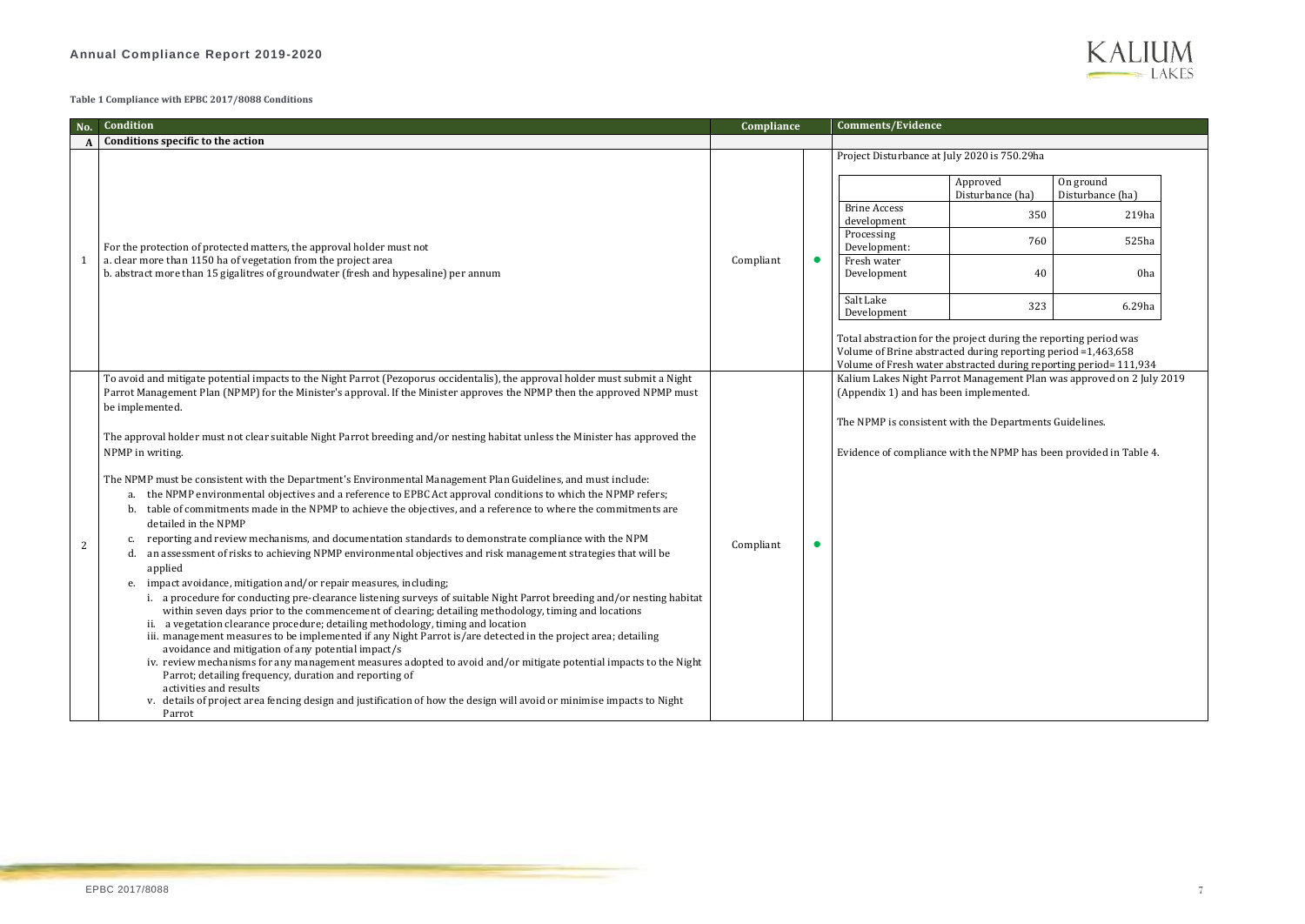### **Annual Compliance Report 2019-2020**

mitoring and Management Plan was approved nd has been implemented.

Ie Department Guidelines.

e GMMP has been provided in [Table 5.](#page-16-0)

akes provided written confirmation to the ommencement of the action. port will remedy the non-compliance.

n September 2019 at which time the Project and mining activities. ained in Kalium's Document Management

any requested for copies of compliance records

Management Plan and Ground Water lan are publicly available on Kalium Lakes

Surveys will be supplied as part of the pliance Report.

rt is the Kalium's first submission to the riod September 2019- September 2020.

ish the compliance report on the company sensitive information

s of publication and correspondence with the Report.

Compliance Report, it was noted that Kalium o the Minister advising of the commencement Gondition 4.

### **KALIUM LAKES**

| 3              | To avoid and mitigate potential groundwater drawdown impacts to food resources for the Greater Bilby (Macrotis lagotis), the<br>approval holder must submit a Groundwater Monitoring and Management Plan (GMMP) for the Minister's approval. If the<br>Minister approves the GMMP then the approved GMMP must be implemented.<br>The approval holder must not commence groundwater abstraction unless the Minister has approved the GMMP in writing.<br>The GMMP must be consistent with the Department's Environmental Management Plan Guidelines, and must include;<br>details of the groundwater system(s) potentially impacted by the action, including detailed mapping<br>a. a description and quantification of baseline values and actual and/or predicted impacts to groundwater system (the<br>groundwater monitoring network, including the number, locations and types of control and monitoring bores to be<br>used<br>measurable performance indicators, including the volume of groundwater abstracted<br>b.<br>the timing and frequency of monitoring to detect trigger values and changes in the performance indicators<br>C.<br>trigger values for corrective actions;<br>d.<br>a process of implementing appropriate contingency measures in the event a trigger value is exceeded<br>е.<br>mechanisms to avoid, mitigate and manage exceedances of triggers; and cease to pump rules and mitigation<br>measures should the flow rate from the paleochannel below Ten Mile Lake and Sunshine Lake be less than 30 L/s<br>in more than three consecutive months; and<br>h.<br>timeframes for when mitigation or management measures for exceedances of triggers will be implemented and<br>timeframes for reporting to the Department the effectiveness of the mitigation measures | Complaint     | Kalium Lakes Groundwater Mor<br>on 4 June 2019 (Appendix 2) an<br>The GGMP is consistent with the<br>Evidence of compliance with the                                                                                                        |
|----------------|------------------------------------------------------------------------------------------------------------------------------------------------------------------------------------------------------------------------------------------------------------------------------------------------------------------------------------------------------------------------------------------------------------------------------------------------------------------------------------------------------------------------------------------------------------------------------------------------------------------------------------------------------------------------------------------------------------------------------------------------------------------------------------------------------------------------------------------------------------------------------------------------------------------------------------------------------------------------------------------------------------------------------------------------------------------------------------------------------------------------------------------------------------------------------------------------------------------------------------------------------------------------------------------------------------------------------------------------------------------------------------------------------------------------------------------------------------------------------------------------------------------------------------------------------------------------------------------------------------------------------------------------------------------------------------------------------------------------------------------------------------------------------------------------------|---------------|---------------------------------------------------------------------------------------------------------------------------------------------------------------------------------------------------------------------------------------------|
| B              | Standard administrative conditions                                                                                                                                                                                                                                                                                                                                                                                                                                                                                                                                                                                                                                                                                                                                                                                                                                                                                                                                                                                                                                                                                                                                                                                                                                                                                                                                                                                                                                                                                                                                                                                                                                                                                                                                                                   |               |                                                                                                                                                                                                                                             |
| 4              | The approval holder must notify the Department in writing of the date of commencement of the action within 10 business days<br>after the date of commencement of the action                                                                                                                                                                                                                                                                                                                                                                                                                                                                                                                                                                                                                                                                                                                                                                                                                                                                                                                                                                                                                                                                                                                                                                                                                                                                                                                                                                                                                                                                                                                                                                                                                          | Non-Compliant | There is no evidence Kalium Lal<br>Department of the proposed cor<br>It is Kalium's intent that this rep                                                                                                                                    |
| 5              | If the commencement of the action does not occur within 5 years from the date of this approval, then the approval holder must<br>not commence the action without the prior written agreement of the Minister                                                                                                                                                                                                                                                                                                                                                                                                                                                                                                                                                                                                                                                                                                                                                                                                                                                                                                                                                                                                                                                                                                                                                                                                                                                                                                                                                                                                                                                                                                                                                                                         | Compliant     | The action has commenced.<br>Mining Approval was granted in<br>could commence construction a                                                                                                                                                |
| 6              | The approval holder must maintain accurate and complete compliance records                                                                                                                                                                                                                                                                                                                                                                                                                                                                                                                                                                                                                                                                                                                                                                                                                                                                                                                                                                                                                                                                                                                                                                                                                                                                                                                                                                                                                                                                                                                                                                                                                                                                                                                           | Compliant     | Compliance records will be reta<br>System.                                                                                                                                                                                                  |
| $\overline{7}$ | If the Department makes a request in writing, the approval holder must provide electronic copies of compliance records to the<br>Department within the timeframe specified in the request                                                                                                                                                                                                                                                                                                                                                                                                                                                                                                                                                                                                                                                                                                                                                                                                                                                                                                                                                                                                                                                                                                                                                                                                                                                                                                                                                                                                                                                                                                                                                                                                            | Compliant     | The Department did not make a<br>during the reporting period.                                                                                                                                                                               |
| 8              | The approval holder must:<br>a. submit plans electronically to the Department for approval by the Minister;<br>b. Publish each plan on the website within 20 business days of the date the plan is approved by the Minister or of the date<br>a revised action management plan is submitted to the Minister, unless otherwise agreed to in writing by the Minister;<br>exclude or redact sensitive ecological data from plans published on the website or provided to a member of the public;<br>c.<br>and<br>d. keep plans published on the website until the end date of this approval                                                                                                                                                                                                                                                                                                                                                                                                                                                                                                                                                                                                                                                                                                                                                                                                                                                                                                                                                                                                                                                                                                                                                                                                             | Compliant     | Night Parrot Monitoring and M<br>Monitoring and Management Pl<br>website.                                                                                                                                                                   |
| 9              | The approval holder must ensure that any monitoring data (including sensitive ecological data), surveys, maps, and other spatial<br>and metadata required under conditions of this approval, is prepared in accordance with the Department's Guidelines for<br>biological survey and mapped data (2018) and submitted electronically to the Department within 12 months of being collected.                                                                                                                                                                                                                                                                                                                                                                                                                                                                                                                                                                                                                                                                                                                                                                                                                                                                                                                                                                                                                                                                                                                                                                                                                                                                                                                                                                                                          | Compliant     | Copies of monitoring data and S<br>submission of this Annual Comp                                                                                                                                                                           |
| 10             | The approval holder must prepare a compliance report for each 12 month period following the date of commencement of the<br>action, or as otherwise agreed to in writing by the Minister. The approval holder must<br>publish each compliance report on the website within 60 business days following the relevant 12 month period<br>a.<br>notify the Department by email that a compliance report has been published on the website within five business days of<br>b.<br>the date of publication<br>keep all compliance reports publicly available on the website until this approval expires<br>c.<br>exclude or redact sensitive ecological data from compliance reports published on the website; and<br>d.<br>where any sensitive ecological data has been excluded from the version published, submit the full compliance report to<br>e.<br>the Department within 5 business days of publication.<br>The approval holder must notify the Department in writing of any: incident; non-compliance with the conditions; or non-                                                                                                                                                                                                                                                                                                                                                                                                                                                                                                                                                                                                                                                                                                                                                                 | Compliant     | This Annual Compliance Repor<br>Department and covers the peri<br>Kalium does not intend to publi<br>website due the commercially s<br>Kalium will report on the dates<br>Department in the 2020-2021 F<br>During the preparation of this C |
| 11             | compliance with the commitments made in plans. The notification must be given as soon as practicable, and no later than two<br>business days after becoming aware of the incident or non-compliance. The notification must specify<br>the condition which is or may be in breach; and<br>a.<br>a short description of the incident and/or non-compliance.<br>b.                                                                                                                                                                                                                                                                                                                                                                                                                                                                                                                                                                                                                                                                                                                                                                                                                                                                                                                                                                                                                                                                                                                                                                                                                                                                                                                                                                                                                                      | Non-Compliant | did not have on record notice to<br>of the action in accordance with                                                                                                                                                                        |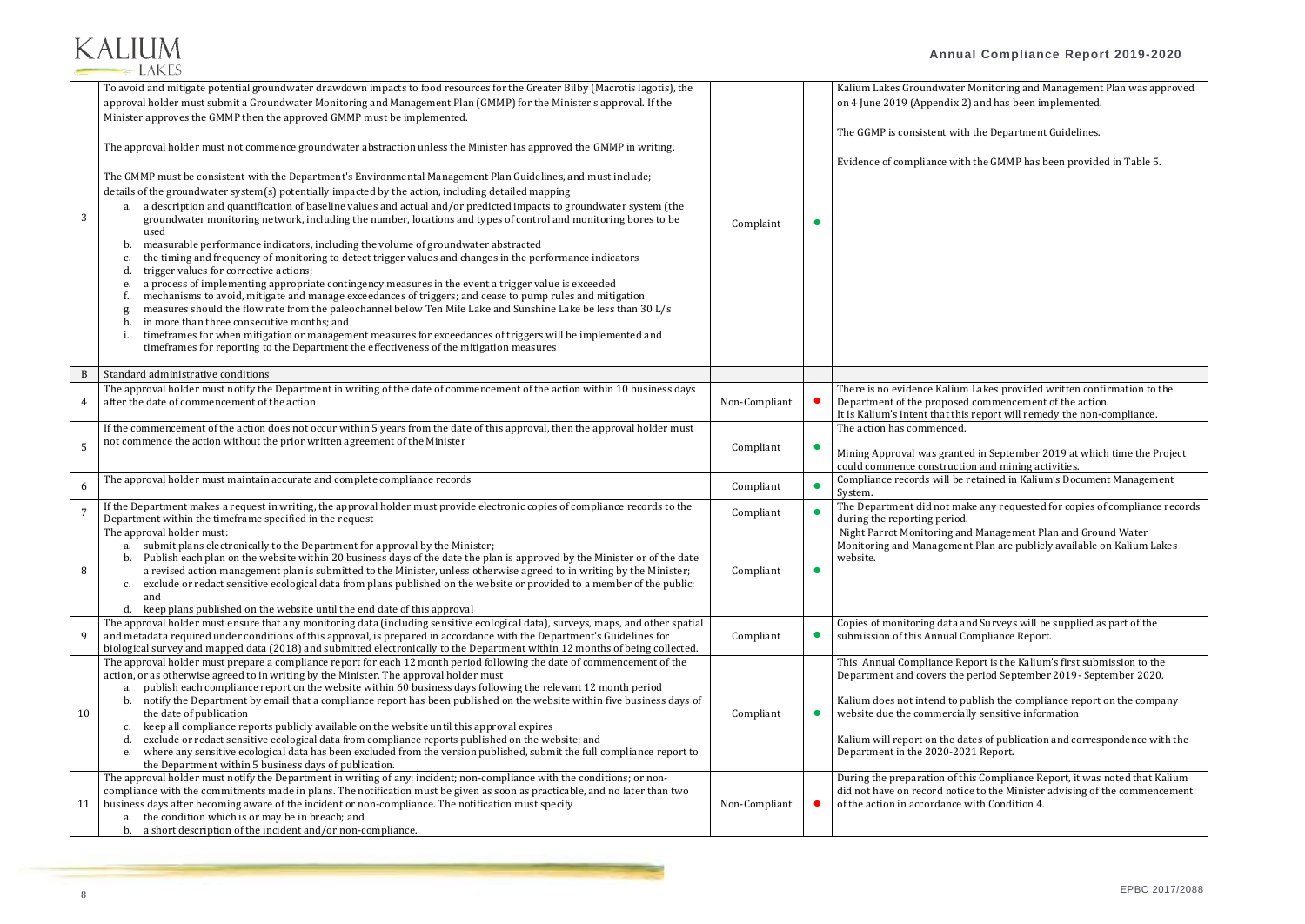#### **Annual Compliance Report 2019-2020**

### **KALIUM LAKES**

with the conditions or commitments made in corded during the reporting period.

dependent audits of compliance during the

dependent audits of compliance during the

dependent audits of compliance during the

nister for a variation to either the Night Parrot ater Monitoring and Management Plan during

|    | The approval holder must provide to the Department the details of any incident or non-compliance with the conditions or<br>commitments made in plans as soon as practicable and no later than 10 business days after becoming aware of the incident or |                |           | No incident or non-compliance<br>the Management Plans were red |
|----|--------------------------------------------------------------------------------------------------------------------------------------------------------------------------------------------------------------------------------------------------------|----------------|-----------|----------------------------------------------------------------|
|    | non-compliance, specifying;                                                                                                                                                                                                                            |                |           |                                                                |
| 12 | a. any corrective action or investigation which the approval holder has already taken or intends to take in the immediate                                                                                                                              | Not applicable |           |                                                                |
|    | future;                                                                                                                                                                                                                                                |                |           |                                                                |
|    | the potential impacts of the incident or non-compliance; and<br>b.                                                                                                                                                                                     |                |           |                                                                |
|    | the method and timing of any remedial action that will be undertaken by the approval holder                                                                                                                                                            |                |           |                                                                |
|    | The approval holder must ensure that independent audits of compliance with the conditions are conducted as requested in                                                                                                                                |                |           | The Minster did not request ind                                |
| 13 | writing by the Minister.                                                                                                                                                                                                                               | Not applicable |           | reporting period.                                              |
|    | For each independent audit, the approval holder must                                                                                                                                                                                                   |                |           | The Minster did not request ind                                |
|    | provide the name and qualifications of the independent auditor and the draft audit criteria to the Department;                                                                                                                                         |                |           | reporting period.                                              |
| 14 | only commence the independent audit once the audit criteria have been approved in writing by the Department; and<br>b.                                                                                                                                 | Not applicable |           |                                                                |
|    | c. submit an audit report to the Department within the timeframe specified in the approved audit criteria                                                                                                                                              |                |           |                                                                |
|    | The approval holder must publish the audit report on the website within 10 business days of receiving the Department's                                                                                                                                 |                |           | The Minster did not request ind                                |
| 15 | approval of the audit report and keep the audit report published on the website until the end date of this approval                                                                                                                                    | Not applicable |           | reporting period.                                              |
|    | The approval holder may, at any time, apply to the Minister for a variation to an action management plan approved by the                                                                                                                               |                |           | Kalium did not apply to the Min                                |
|    | Minister under condition 2 or 3 or as subsequently revised in accordance with these conditions, by submitting an application in                                                                                                                        |                |           | Management Plan or Groundwa                                    |
| 16 | accordance with the requirements of section 143A of the EPBC Act. If the Minister approves a revised action management plan                                                                                                                            | Not applicable |           | the reporting period.                                          |
|    | (RAMP) then, from the date specified, the approval holder must implement the RAMP in place of the previous action                                                                                                                                      |                |           |                                                                |
|    | management plan.                                                                                                                                                                                                                                       |                |           |                                                                |
|    | The approval holder may choose to revise an action management plan approved by the Minister under condition 2 or 3, or as                                                                                                                              |                |           | Kalium did not revise either the                               |
| 17 | subsequently revised in accordance with these conditions, without submitting it for approval under section 143A of the EPBC                                                                                                                            | Not applicable |           | Groundwater Monitoring and M                                   |
|    | Act, if the taking of the action in accordance with the RAMP would not be likely to have a new or increased impact                                                                                                                                     |                |           |                                                                |
|    | If the approval holder makes the choice under condition 17 to revise an action management plan without submitting it for                                                                                                                               |                |           | No revisions were made to the I                                |
|    | approval, the approval holder must                                                                                                                                                                                                                     |                |           | period.                                                        |
|    | notify the Department in writing that the approved action management plan has been revised and provide the                                                                                                                                             |                |           |                                                                |
|    | a.<br>Department with                                                                                                                                                                                                                                  |                |           |                                                                |
|    | i. an electronic copy of the RAMP;                                                                                                                                                                                                                     |                |           |                                                                |
|    | ii. an electronic copy of the RAMP marked up with track changes to show the differences between the approved action                                                                                                                                    |                |           |                                                                |
|    | management plan and the RAMP                                                                                                                                                                                                                           |                |           |                                                                |
| 18 | iii. an explanation of the differences between the approved action management plan and the RAMP                                                                                                                                                        | Not applicable |           |                                                                |
|    | iv. the reasons the approval holder considers that taking the action in accordance with the RAMP would not be likely                                                                                                                                   |                |           |                                                                |
|    | to have a new or increased impact; and                                                                                                                                                                                                                 |                |           |                                                                |
|    | v. written notice of the date on which the approval holder will implement the RAMP (RAMP implementation date),                                                                                                                                         |                |           |                                                                |
|    | being at least 20 business days after the date of providing notice of the revision of the action management plan, or a                                                                                                                                 |                |           |                                                                |
|    | date agreed to in writing with the Department                                                                                                                                                                                                          |                |           |                                                                |
|    | b. subject to condition 16, implement the RAMP from the RAMP implementation date.                                                                                                                                                                      |                |           |                                                                |
|    |                                                                                                                                                                                                                                                        |                |           |                                                                |
|    | The approval holder may revoke their choice to implement a RAMP under condition 17 at any time by giving written notice to                                                                                                                             |                |           | No revisions were made to the I                                |
| 19 | the Department. If the approval holder revokes the choice under condition 17, the approval holder must implement the previous                                                                                                                          | Not applicable |           | period.                                                        |
|    | action management plan approved by the Minister                                                                                                                                                                                                        |                |           |                                                                |
|    | If the Minister gives a notice to the approval holder that the Minister is satisfied that the taking of the action in accordance with                                                                                                                  |                |           | No revisions were made to the I                                |
|    | the RAMP would be likely to have a new or increased impact, then                                                                                                                                                                                       |                |           |                                                                |
| 20 | a. condition 17 does not apply, or ceases to apply, in relation to the RAMP; an                                                                                                                                                                        | Not applicable | $\bullet$ | period.                                                        |
|    | b. the approval holder must implement the action management plan specified by the Minister in the notice                                                                                                                                               |                |           |                                                                |
|    | At the time of giving the notice under condition 20, the Minister may also notify that for a specified period of time, condition 17                                                                                                                    |                |           | No revisions were made to the I                                |
| 21 | does not apply for one or more specified action management plans                                                                                                                                                                                       | Not applicable |           | period.                                                        |
|    |                                                                                                                                                                                                                                                        |                |           |                                                                |
| 22 | Within 30 days after the completion of the action, the approval holder must notify the Department in writing-and provide                                                                                                                               | Not applicable |           | The action has not been comple                                 |
|    | completion data                                                                                                                                                                                                                                        |                |           |                                                                |

Kalium did not revise either the Night Parrot Management Plan or Groundwater Monitoring and Management Plan during the reporting period.

Management Plans during the reporting

Management Plans during the reporting

Management Plans during the reporting

Management Plans during the reporting

 $eted$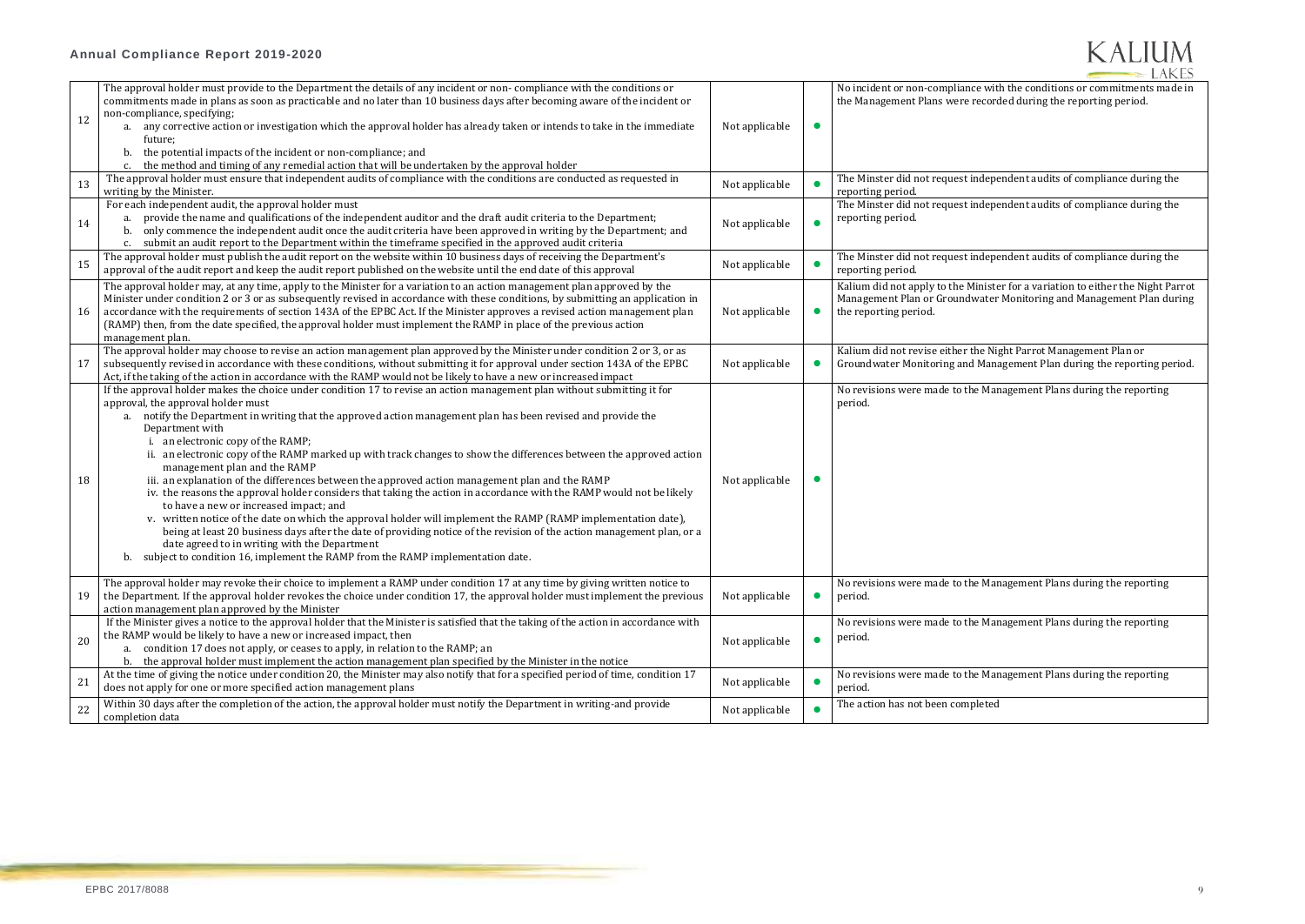

## <span id="page-9-0"></span>3. Environmental Management Plan Compliance

### <span id="page-9-1"></span>3.1.Night Parrot Management Plan

#### 3.1.1.Overview

<span id="page-9-2"></span>The Night Parrot Management Plan (NPMP) (Preston & Phoenix 2019), has been prepared to satisfy Condition 2 of EPBC 2017/8088 and approved by the department 2 July 2019. The purpose of the NPMP is "to avoid and mitigate potential impacts to the Night Parrot (*Pezoporus occidentalis*)".

The Night Parrot, is a predominantly ground dwelling, essentially nocturnal and is most likely to be heard calling in a few hours around dawn and dusk. Favouring old unburnt spinifex for roosting or breeding and salt lake margins and areas of salt bush for feeding. The species is listed as Endangered under the Environment Protection and Biodiversity Conservation Act 1999 (EPBC Act) and Critically Endangered under the Biodiversity Conservation Act 2016 (BC Act).

Pre disturbance survey efforts included approximately 1,224 hours of recordings, based on a 12 hours per night. A single 'possible at best' call was detected during the survey, an additional survey was undertaken and no additional "possible" calls where detected. Due to the extensive audio recording undertaken and lack of evidence of presence, the nature and scale of the Project no listening survey was undertaken.

Field and desktop surveys assessing suitable Night Parrot breeding and/or nesting habitat was undertaken. Suitable habitat has been identified as "clumps of dense vegetation, primarily old and large spinifex (Triodia spp.) clumps (often unburnt for more than 50 years), especially in hummocks that are ring forming".

<span id="page-9-3"></span>During baseline terrestrial fauna surveys, foxes and feral cats were recorded on numerous occasions, suggesting one of the principal threats to the Night Parrot is well established in the vicinity of the project.

#### 3.1.2.Compliance

No non compliances with the Night Parrot Management Plan were recorded during the reporting period [Table 4](#page-15-0) outlines Kalium's key Monitoring and Management checklist and overall compliance.

In accordance with the NPMP, the following have been implemented and attached as Appendices

- GPD system, including a Ground Disturbance Procedure and Permit ([Appendix 3](#page-18-3))
- Vegetation Clearing Procedure ([Appendix 4](#page-18-4))
- Night Parrot Habitat Assessment Procedure ([Appendix 5](#page-18-5))

As part of the GDP process, a GIS review of the proposed disturbance is undertaken to determine if the works are within mapped Night Parrot habitat. If proposed works are within mapped habitat, a survey is undertaken by a competent zoologist. During the reporting period, 3 preclearing surveys were undertaken for works within mapped Night Parrot Habitat.

The surveys were undertaken by Phoenix Environmental Sciences in accordance with the Night Parrot Assessment Procedure. The first two surveys were completed in May 2019 (Airstrip) and June 2019 (road widening) ( [Appendix 6](#page-18-6)) . In June 2020, to support the construction of the Gas Pipeline adjacent to the Beyondie Access road a third survey was undertaken ([Appendix 7](#page-18-7)). The outcome of the surveys concluded that the proposed disturbance did not contain suitable habitat. All sites failed assessment criteria at Step 3 (burnt in the past 20 years) or step 4 (areas are dominated by shrubs or trees resulting classification as shrubland or woodland).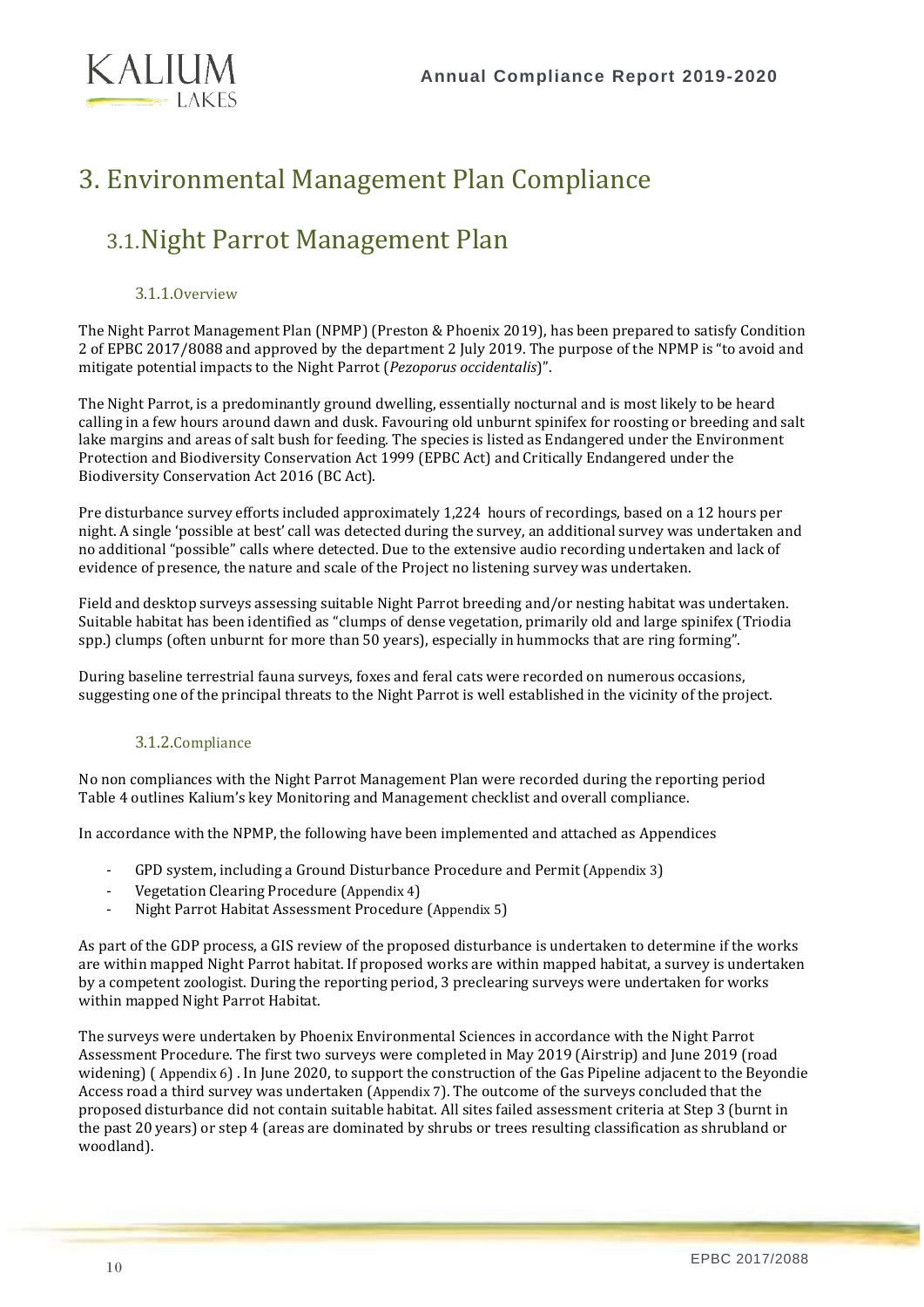

**Figure 2 Night Parrot habitat within project footprint**

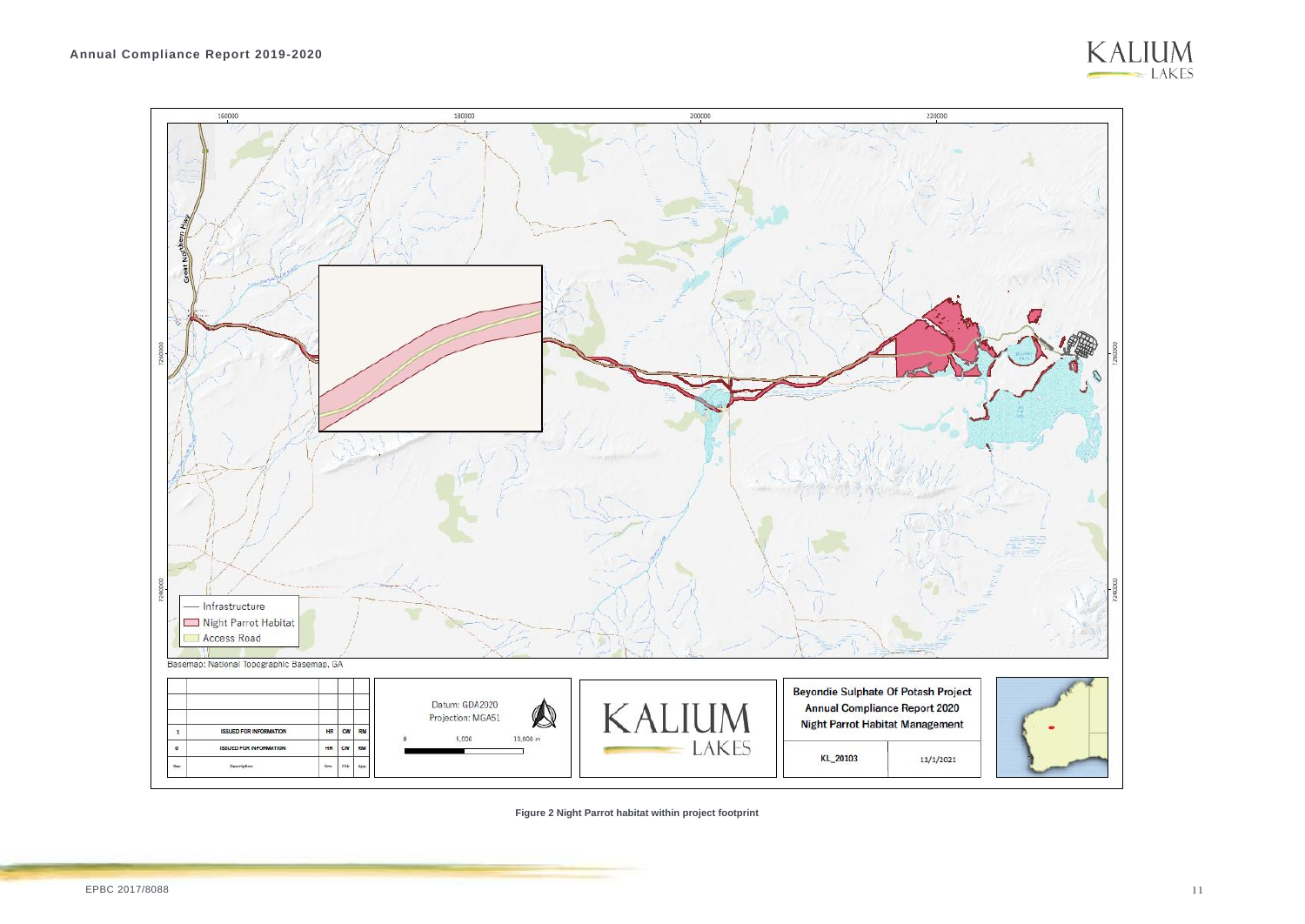

### <span id="page-11-0"></span>3.2.Groundwater Monitoring and Management Plan

#### 3.2.1.Overview

<span id="page-11-1"></span>A Groundwater Monitoring and Management Plan (GMMP) has been prepared to satisfy Condition 3 of EPBC 2017/8088. The purpose of the GMMP is to avoid and mitigate potential groundwater drawdown impacts to food resources, particularly the Bush Onion/Yalka (*Cyperus bulbosus*) for the Greater Bilby (*Macrotis lagotis*).

Pre disturbance surveys efforts included target searches/ foraging for evidence of significant vertebrate fauna, including 10 systematic trapping sites and 36 opportunistic sites. Additionally, a helicopter flying at low altitude (<50m) and low speed to search dune faces was used to search for Greater Bilby burrows. During the ariel survey seven secondary evidence burrows were identified and remote trigger cameras were installed. Two burros showed signs of recent activity; however no individuals or recent tracts were observed. The remaining five burrows showed evidence of predatory activity (fox/wild dog) around entrances, indicating predatory presence within the project vicinity.

Bilby have a large range is has been considered that they are frequent inhabitants to the BSOPP area, specifically the sand plains and sand dune habitats supporting grassland and shrubland.

<span id="page-11-2"></span>The bilby is a threatened species under State and Commonwealth legislation. In Western Australia, the species is listed as Vulnerable fauna under the [Biodiversity Conservation Act 2016.](https://www.legislation.wa.gov.au/legislation/statutes.nsf/law_a147120.html) Nationally it is also listed as Vulnerable under the Commonwealth Environment Protection and Biodiversity Conservation Act 1999.

#### 3.2.2.Compliance

No non compliances with the Ground Water Management Plan were recorded during the reporting period [Table 4](#page-15-0) outlines Kalium's key Monitoring and Management checklist and overall compliance.

Abstraction from Ten Mile brine Borefield commenced in October 2019. Production bores were progressively installed and ramped up. The trench pumps were installed in February 2020. Annual abstraction volumes are recorded in **Error! Reference source not found.**[Table 2](#page-12-0)

Water levels in the surficial aquifer at Ten Mile have reacted to pumping of the trench network and recharge from rainfall and runoff. Water levels increased during January, February and March 2020 by approximately 0.3m around the lake as a result of groundwater recharge from heavy rainfall and associated runoff from two ex-tropical cyclones. Water levels have since decreased at a slow rate due to natural variation on the lake surface. The trenches during operations have seen approximately 2m of drawdown, which recover quickly when pumps are turned off.

Shallow borefield monitoring bores (M2 bores) have exhibited approximately 0.5m of drawdown since pumping commenced in the confined aquifer, leading to the conclusion that there is a minor amount of leakage between the aquifers. Some water level records appear to be erroneous when highly fluctuating measurements are recorded. This is a result of the poor accuracy of conductivity dip meters when measuring hypersaline brine water levels.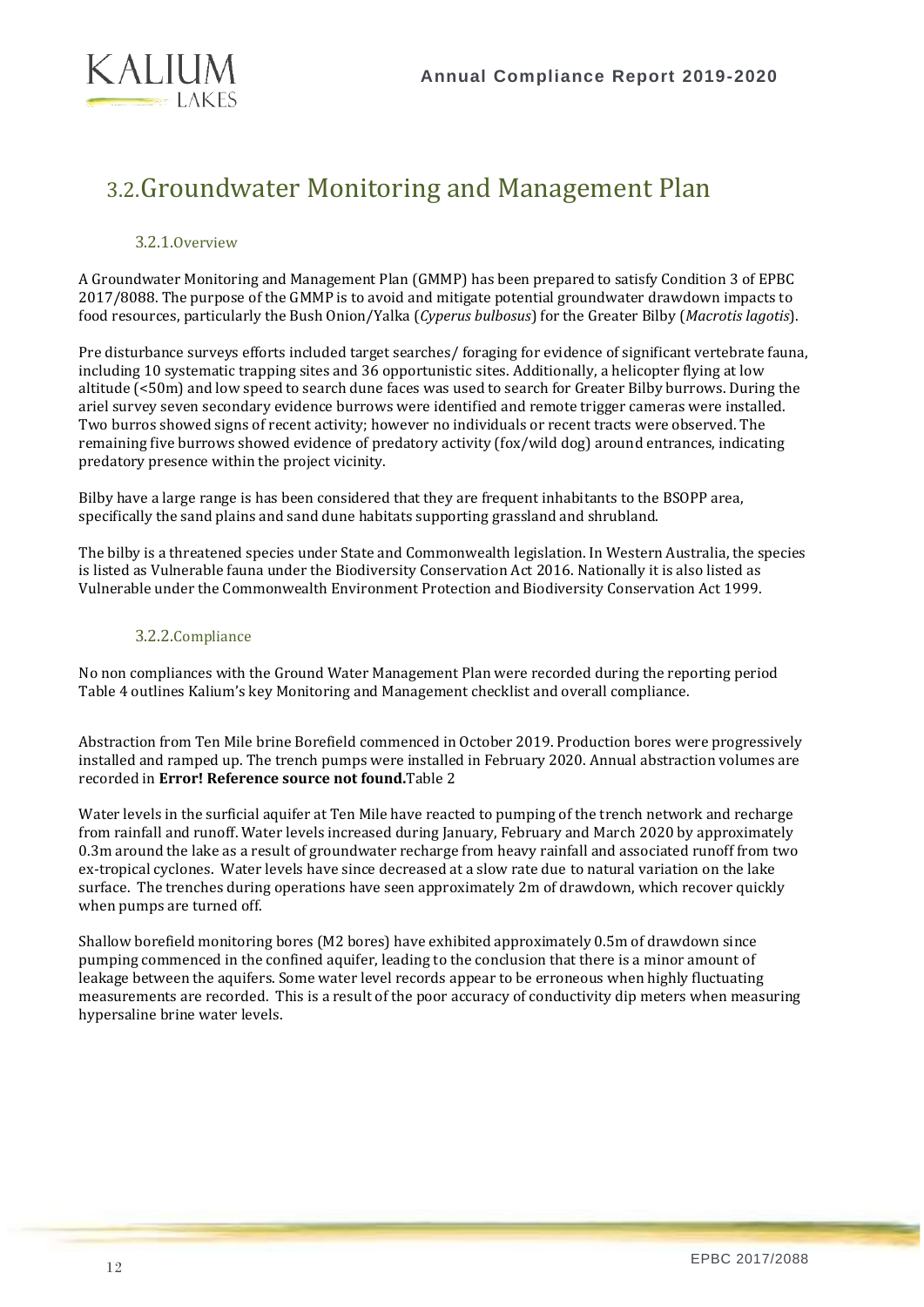

<span id="page-12-0"></span>

| <b>Borefield</b> | <b>Abstraction</b><br>Point | <b>Aquifer</b> | 2019-2020<br><b>Abstraction</b><br>(kL) | GWL No.          | 2019 - 2020<br><b>Abstraction by</b><br>Licence (kL) | Licensed<br>Volume (kL) |
|------------------|-----------------------------|----------------|-----------------------------------------|------------------|------------------------------------------------------|-------------------------|
|                  | TMTP01                      | Lake Surface   | 222,117                                 | GWL              | 339,262                                              |                         |
|                  | TMTP02                      | Lake Surface   | 117,145                                 | 203056(1)        |                                                      | 10,000,000              |
|                  | TMPB07                      | Palaeochannel  | 290,803                                 |                  |                                                      |                         |
|                  | TMPB09                      | Palaeochannel  | 64,123                                  |                  |                                                      |                         |
|                  | <b>WB10</b>                 | Palaeochannel  | 27,743                                  |                  | 828,026                                              |                         |
|                  | <b>WB12</b>                 | Palaeochannel  | 168,307                                 | GWL<br>203055(1) |                                                      |                         |
|                  | TMPB12                      | Palaeochannel  | 79,337                                  |                  |                                                      | 10,000,000              |
| Ten Mile         | TMPB13                      | Palaeochannel  | 70,175                                  |                  |                                                      |                         |
|                  | TMPB14                      | Palaeochannel  | 49,873                                  |                  |                                                      |                         |
|                  | TMPB16                      | Palaeochannel  | 15,936                                  |                  |                                                      |                         |
|                  | TMPB18                      | Palaeochannel  | 61,728                                  |                  |                                                      |                         |
|                  | TMPB02<br>Bedrock<br>11,535 |                |                                         |                  |                                                      |                         |
|                  | TMPB15                      | Bedrock        | 73,230                                  | GWL              | 296,370                                              | 10,000,000              |
|                  | TMPB23                      | Bedrock        | 177,387                                 | 203054(1)        |                                                      |                         |
|                  | TMPB26                      | Bedrock        | 34,217                                  |                  |                                                      |                         |

#### **Table 2 BSOPP Abstraction Volumes**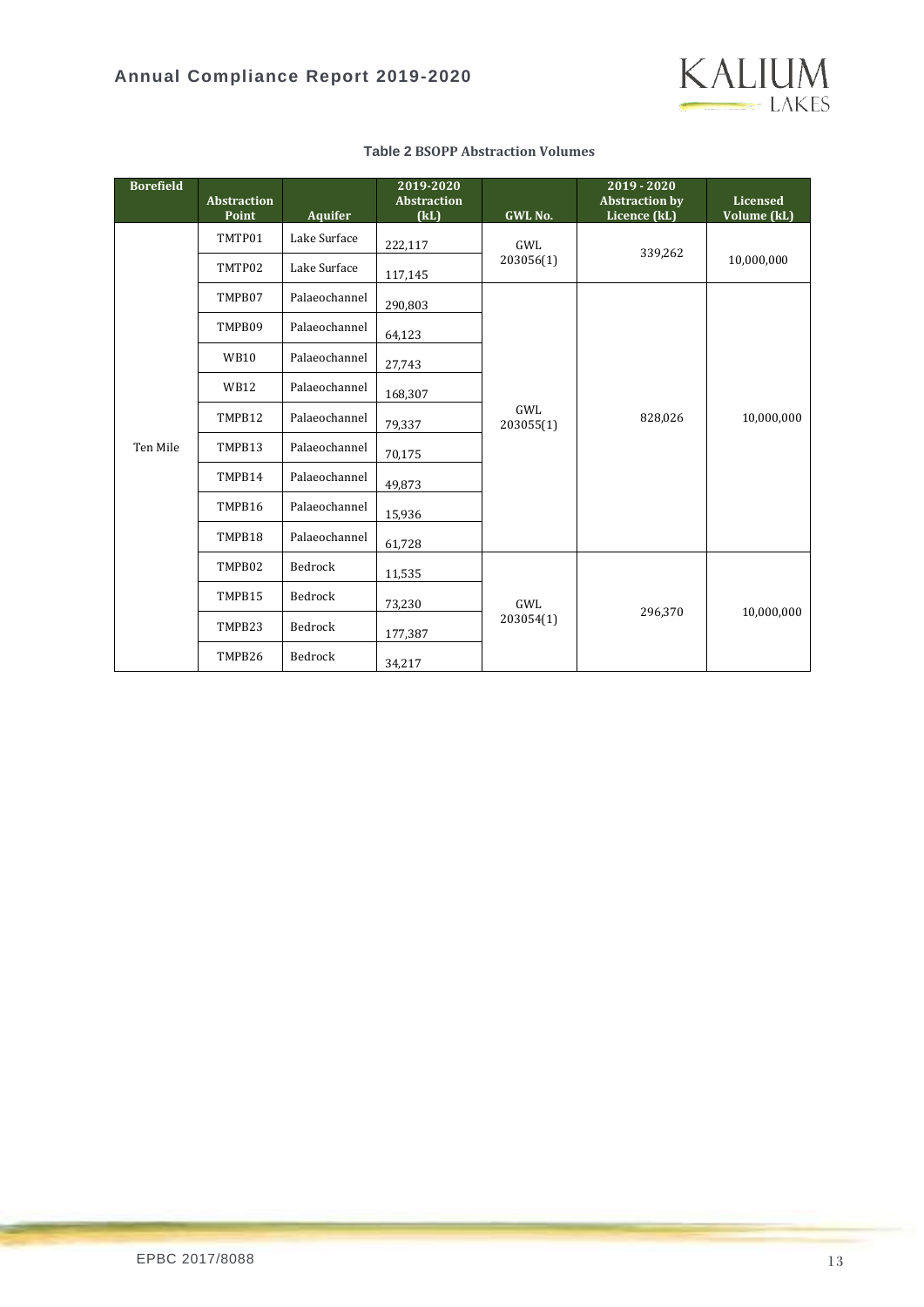



**Figure 3 Ten Mile Surficial Aquifer Water Levels**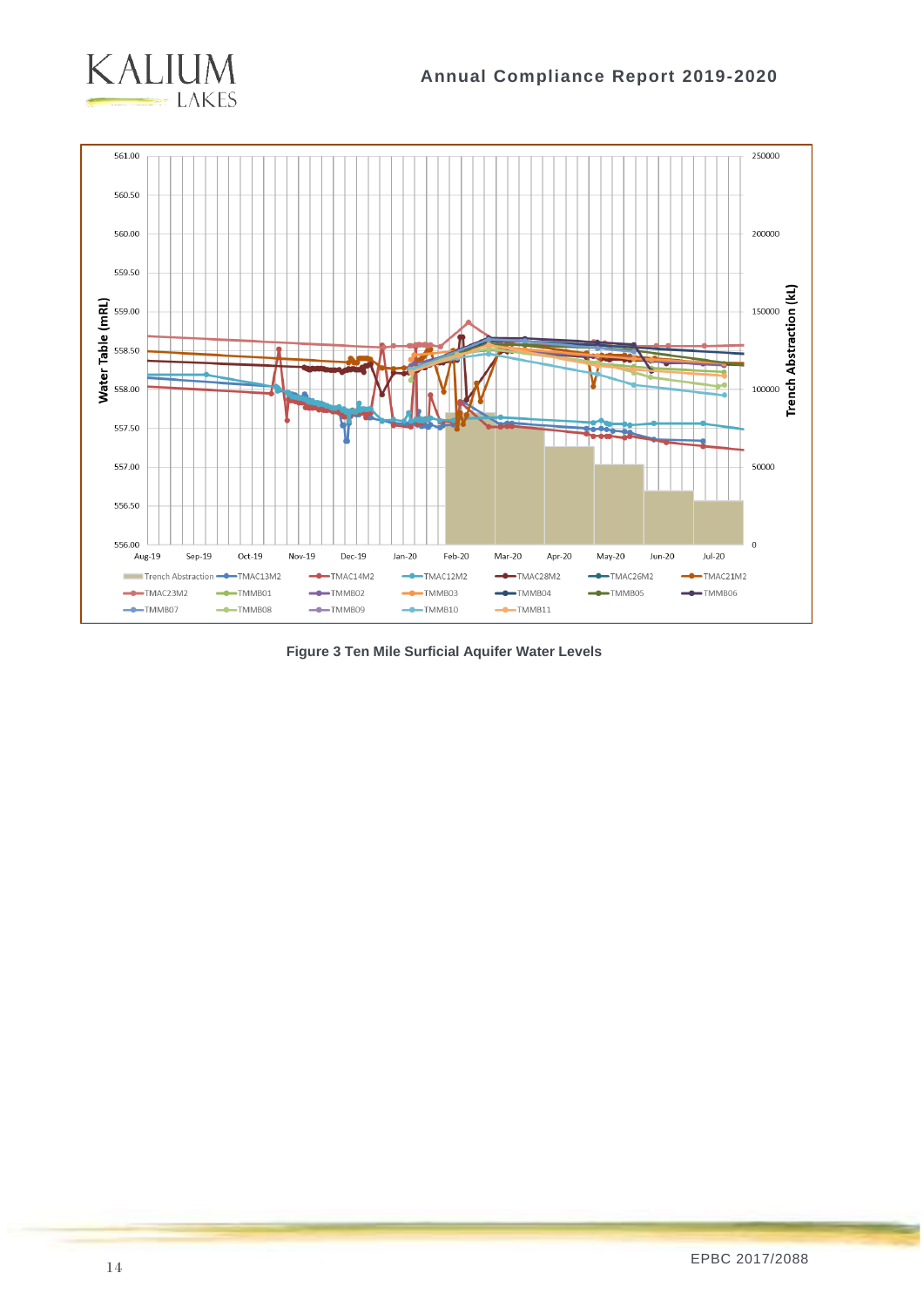

The bilby habitat intermediate monitoring bore (TMAC27M2) and the two-installed habitat monitoring bores (TMMB16 and TMMB20) are being used as health indicators for the habitat region. [Table 3](#page-14-0) shows the bilby habitat management triggers verses actual.

Water quality results from TMMB16 and 20 show that groundwater in the area where this habitat has been mapped is hypersaline (127,000 to 232,000 mg/L TDS) at the water table, between 3 and 4m below surface. This would indicate that the mapped vegetation (including Cyperus bulbosus) is not groundwater dependent and more dependent on surface moisture for survival.

<span id="page-14-0"></span>

| Sampling point                         | <b>Management</b><br><b>Trigger</b> | <b>Stop Pumping</b><br><b>Trigger</b> | <b>Current</b><br><b>Drawdown</b> | <b>Management</b><br><b>Trigger</b>    | <b>Stop</b><br>Pumping<br><b>Trigger</b> | <b>Current</b><br><b>Drawdown</b> | <b>Status</b> |
|----------------------------------------|-------------------------------------|---------------------------------------|-----------------------------------|----------------------------------------|------------------------------------------|-----------------------------------|---------------|
|                                        | <b>Drawdown</b><br>Rate $(m/yr)$    | <b>Drawdown</b><br>Rate $(m/yr)$      | (m/yr)                            | <b>Total</b><br><b>Drawdown</b><br>(m) | <b>Total</b><br><b>Drawdow</b><br>n(m)   | (m)                               |               |
| Bilby<br>Intermediate MB<br>(TMAC27M2) | 0.4                                 | 0.5                                   |                                   | 1.0                                    | 1.5                                      | $\theta$                          |               |
| Habitat<br>Monitoring<br><b>Bores</b>  | >0.4                                | $TMMB16 = 0$<br>$TMMB20 = 0.01$       | n/a                               | >1.2                                   | >1.5                                     | $TMMB16 = 0$<br>$TMMB20 = 0.03$   |               |

#### **Table 3 Bilby Habitat Management Triggers vs Actual**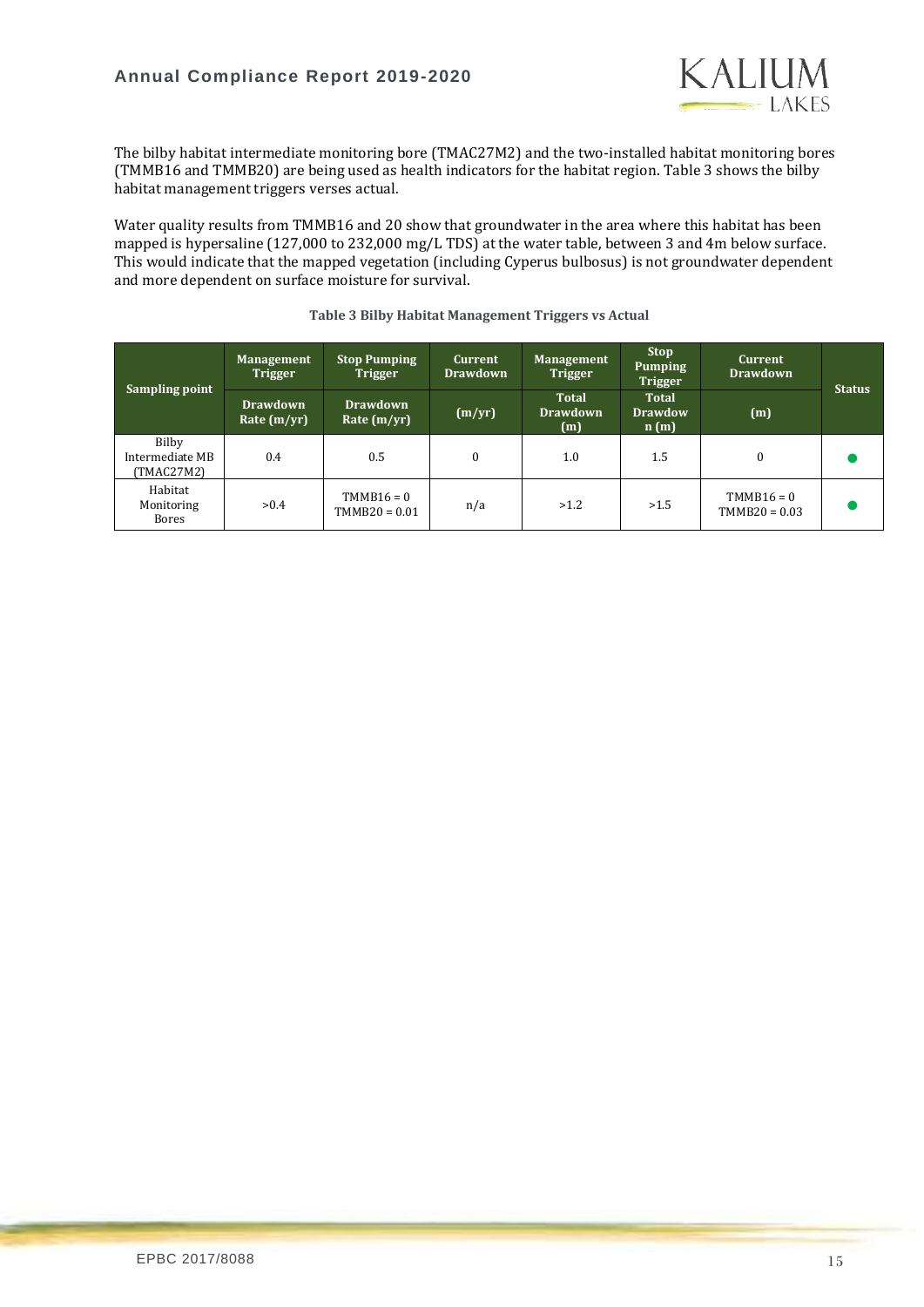and Disturbing Procedure was implemented in May 2018.

been undertaken with an approved GDP.

If Night Parrot habitat, if present the NP assessment is

accordance with KLL-EN-PR-004\_0 Vegetation Clearing arch  $2019$ .

and Disturbing Procedure was implemented in May 2018

been undertaken with an approved GDP.

P Night Parrot habitat is assessed to determine if it is present in  $\tilde{\text{boundary}}$ . Where NP habitat is present, further review and taken in accordance with the Night Parrot Assessment procedure.

I accordance with KLL-EN-PR-004\_0 Vegetation Clearing



#### <span id="page-15-0"></span>**Table 4 Night Parrot Monitoring and Management Plan Compliance Checklist**

| <b>Potential Impact</b>                                                                              | <b>Associated</b><br><b>Project Activities</b>                                                                                                                                                                                                                                    | <b>Controls</b>                                                                                                                                                                                                      | <b>Timing</b>                                                         | <b>Performance Targets</b>                                                       | Compliance                                                                       |                        | <b>Comments/Evidence</b>                                                    |                         |
|------------------------------------------------------------------------------------------------------|-----------------------------------------------------------------------------------------------------------------------------------------------------------------------------------------------------------------------------------------------------------------------------------|----------------------------------------------------------------------------------------------------------------------------------------------------------------------------------------------------------------------|-----------------------------------------------------------------------|----------------------------------------------------------------------------------|----------------------------------------------------------------------------------|------------------------|-----------------------------------------------------------------------------|-------------------------|
|                                                                                                      | Vegetation<br>clearing for<br>Project                                                                                                                                                                                                                                             | Develop and Implement a GDP system and<br>procedure                                                                                                                                                                  | Prior to vegetation clearing                                          | GDP system developed<br>GDP procedure signed as final                            | Compliant                                                                        | $\bullet$              | KLL-EN-PR-001_0 Grou                                                        |                         |
| Clearing of "suitable<br>Night Parrot<br>breeding and/or<br>nesting habitat"<br>resulting in impacts |                                                                                                                                                                                                                                                                                   | Conduct all vegetation clearing in<br>accordance with an approved GDP                                                                                                                                                | During vegetation clearing                                            | No clearing without approved GDP<br>No clearing outside areas<br>approved in GDP | Compliant                                                                        |                        | Vegetation clearing has                                                     |                         |
| to resident Night<br>Parrot(s)                                                                       | construction                                                                                                                                                                                                                                                                      | Conduct pre-clearance Night Parrot<br>assessments in accordance with the Night<br>Parrot Procedure                                                                                                                   | Prior to vegetation clearing                                          | No non-compliance with Night<br>Parrot Procedure                                 | Compliant                                                                        |                        | The GDP map identifies<br>implemented                                       |                         |
|                                                                                                      |                                                                                                                                                                                                                                                                                   | Implement vegetation clearing as per the<br><b>Vegetation Clearing Procedure</b>                                                                                                                                     | During vegetation clearing                                            | No non-compliance with<br>Vegetation Clearing procedure                          | Compliant                                                                        |                        | Vegetation is cleared in<br>Procedure approved Ma                           |                         |
|                                                                                                      |                                                                                                                                                                                                                                                                                   | Develop and Implement a GDP system and<br>procedure                                                                                                                                                                  | Prior to vegetation clearing                                          | GDP system developed<br>GDP procedure signed as final                            | Compliant                                                                        |                        | KLL-EN-PR-001_0 Grou                                                        |                         |
| Clearing of "suitable<br>Night Parrot<br>breeding and/or<br>nesting habitat"                         | Vegetation<br>clearing for<br>Project<br>construction                                                                                                                                                                                                                             |                                                                                                                                                                                                                      | Conduct all vegetation clearing in<br>accordance with an approved GDP | During vegetation clearing                                                       | No clearing without approved GDP<br>No clearing outside areas<br>approved in GDP | Compliant              |                                                                             | Vegetation clearing has |
| resulting in injury<br>or mortality of Night<br>Parrot                                               |                                                                                                                                                                                                                                                                                   | Conduct pre-clearance Night Parrot<br>assessments in accordance with the Night<br>Parrot Procedure                                                                                                                   | prior to vegetation clearing                                          | No non-compliance with Night<br>Parrot Procedure                                 | Compliant                                                                        |                        | When assessing the GD<br>the proposed clearing b<br>consideration is undert |                         |
|                                                                                                      |                                                                                                                                                                                                                                                                                   | Implement vegetation clearing as per the<br><b>Vegetation Clearing Procedure</b>                                                                                                                                     | During vegetation clearing                                            | No non-compliance with<br>Vegetation Clearing procedure                          | Compliant                                                                        |                        | Vegetation is cleared in<br>Procedure                                       |                         |
|                                                                                                      |                                                                                                                                                                                                                                                                                   | If Night Parrot is located within<br>Development Envelope, cease any clearing<br>in Night Parrot habitat until NPMP is revised<br>and accepted or alternative is agreed in<br>writing between Kalium Lakes and DotEE | Immediately following incident                                        | Clearing ceased immediately<br>following incident                                | Not Applicable                                                                   |                        | No night parrot sighting<br>sightings within 40km                           |                         |
| Evidence of a Night                                                                                  | Report to DotEE and DBCA within 24 hours<br>(if sighting or evidence is within Kalium<br>Lakes Development Envelope)<br>Vegetation<br>clearing for<br>Revise NPMP if a Night Parrot sighting is<br>Project<br>recorded within 40 km of Development<br>or DotEE<br>construction or | Within 24 hours of incident                                                                                                                                                                                          | Report within 24hrs                                                   | Not Applicable                                                                   |                                                                                  | No Incidents were reco |                                                                             |                         |
| Parrot identified<br>within 50 km of<br>Development                                                  |                                                                                                                                                                                                                                                                                   | Envelope                                                                                                                                                                                                             | Following notification by DBCA                                        | Revised NPMP accepted by DotEE<br>following revision                             | Not Applicable                                                                   |                        | No night parrot sighting<br>sightings within 40km                           |                         |
| Envelope                                                                                             | ongoing activities                                                                                                                                                                                                                                                                | Seek expert advice to establish relevant<br>interim controls to protect Night Parrot                                                                                                                                 | Immediately following reporting                                       | Interim controls adopted Expert<br>advice received and acted upon                | Not Applicable                                                                   |                        | No night parrot sighting<br>sightings within 40km                           |                         |
|                                                                                                      |                                                                                                                                                                                                                                                                                   | Review NPMP, resubmit to DotEE for<br>approval                                                                                                                                                                       | Within time frame agreed with<br>DotEE following reporting            | Revised NPMP accepted by DotEE<br>following revision                             | Not Applicable                                                                   |                        | No night parrot sighting<br>sightings within 40km                           |                         |

No night parrot sightings were observed during the reporting period. No confirmed sightings within 40km of the project were identified.

orded during the reporting period

gs were observed during the reporting period. No confirmed of the project were identified.

gs were observed during the reporting period. No confirmed of the project were identified.

gs were observed during the reporting period. No confirmed of the project were identified.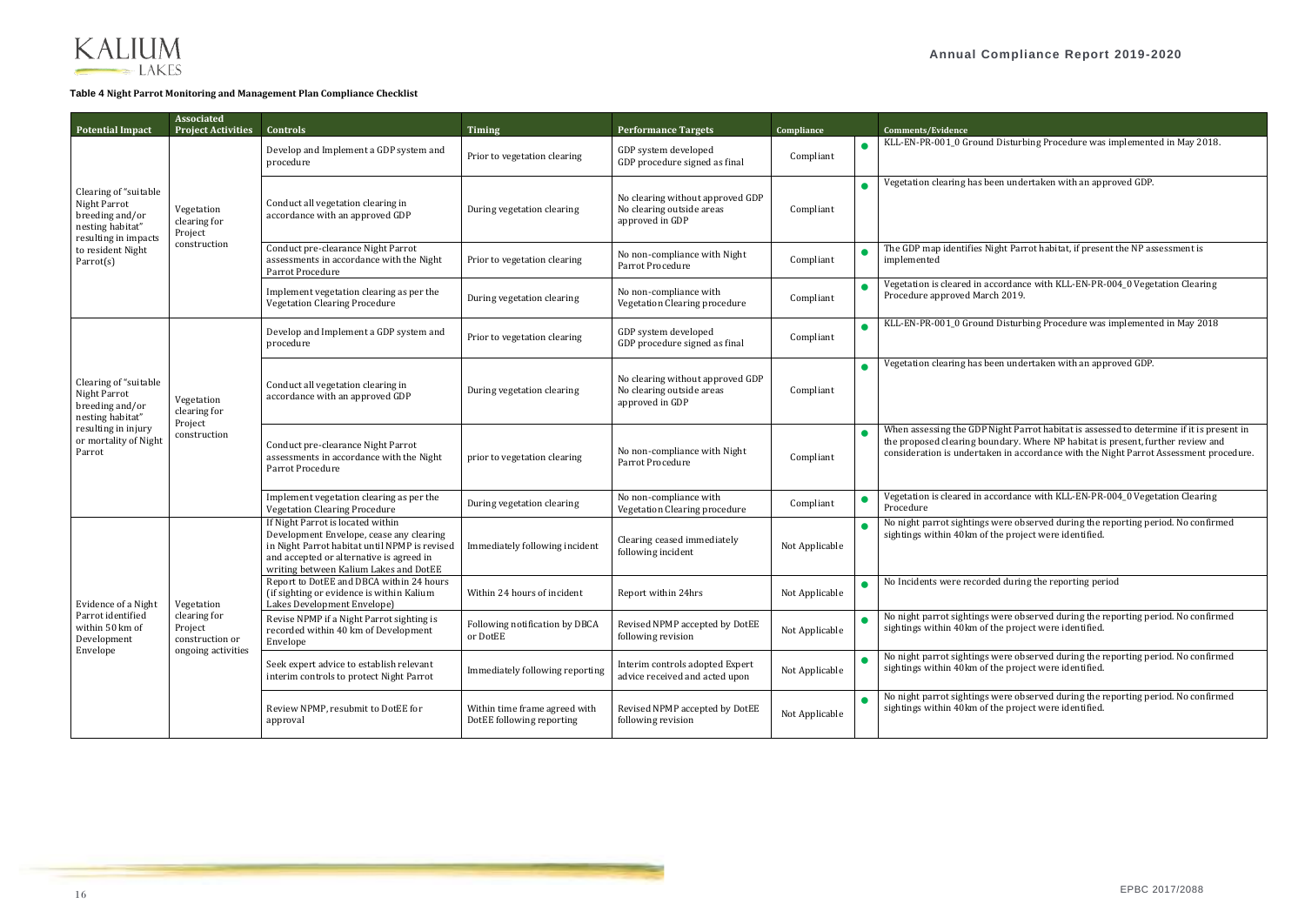#### <span id="page-16-0"></span>**Table 5 Groundwater Monitoring and Management Plan Compliance Checklist**

|                                                                                        | <b>Associated Project</b>                                                                                                         |                                                                                                                                                                                                                     |                                                                   |                                                                                                                                                                                                                                                                                |                                                 |                                                                |                                                                                                     |                                                                   |                                                                           |           |  |                                |
|----------------------------------------------------------------------------------------|-----------------------------------------------------------------------------------------------------------------------------------|---------------------------------------------------------------------------------------------------------------------------------------------------------------------------------------------------------------------|-------------------------------------------------------------------|--------------------------------------------------------------------------------------------------------------------------------------------------------------------------------------------------------------------------------------------------------------------------------|-------------------------------------------------|----------------------------------------------------------------|-----------------------------------------------------------------------------------------------------|-------------------------------------------------------------------|---------------------------------------------------------------------------|-----------|--|--------------------------------|
| <b>Potential Impact</b>                                                                | <b>Activities</b>                                                                                                                 | Controls                                                                                                                                                                                                            | <b>Timing</b>                                                     | <b>Performance Targets</b>                                                                                                                                                                                                                                                     |                                                 | <b>Compliance</b>                                              | <b>Comments</b>                                                                                     |                                                                   |                                                                           |           |  |                                |
|                                                                                        |                                                                                                                                   | Maintain the natural range of groundwater<br>levels within Greater Bilby records and the<br>surrounding dune habitat. This is to be<br>maintained by monitoring and managing<br>drawdown if required (refer below). |                                                                   | Groundwater drawdown at the intermediate<br>monitoring bore does not exceed 1.5 m in total<br>or 0.5 m per year as predicted by the model.<br>Available groundwater abstraction rates from<br>the palaeochannel aquifer do not fall below 30<br>L/s due to a lack of resource. | Compliant                                       |                                                                | No draw down has been recorded                                                                      |                                                                   |                                                                           |           |  |                                |
| Drawdown causes                                                                        |                                                                                                                                   | Abstraction of brine                                                                                                                                                                                                |                                                                   | Limit brine groundwater abstraction from the<br>Ten Mile Lake surficial aquifer to a maximum of<br>$10 \, \mathrm{GL} / \mathrm{yr}$                                                                                                                                           | For the duration of<br>groundwater abstraction. | 9.5 GL/yr trigger level.<br>10 GL/yr limit not to be exceeded. | Compliant                                                                                           |                                                                   | No Trigger levels exceeded                                                |           |  |                                |
| an acceleration of<br>seepage of rainfall<br>in sandy vegetated<br>areas, resulting in | groundwater from the<br>surficial aquifer from<br>trenches on the surface of<br>Ten Mile Lake. Abstraction                        | Limit brine groundwater abstraction from the<br>Ten Mile Lake confined palaeochannel aquifer to<br>a maximum of 10 GL/yr                                                                                            |                                                                   | 9.5 GL/yr trigger level.<br>10 GL/yr limit not to be exceeded.                                                                                                                                                                                                                 | Compliant                                       |                                                                | No Trigger levels exceeded                                                                          |                                                                   |                                                                           |           |  |                                |
| less available<br>water retained in<br>the upper soils for<br>use by vegetation.       | of brine groundwater from<br>the palaeochannel from<br>bores around Ten Mile Lake.                                                | Limit combined brine groundwater abstraction<br>from the surficial and palaeochannel aquifers to<br>a maximum of 15 GL/yr.                                                                                          |                                                                   | 14 GL/yr trigger level.<br>15 GL/yr limit not to be exceeded.                                                                                                                                                                                                                  | Compliant                                       |                                                                | No Trigger levels exceeded                                                                          |                                                                   |                                                                           |           |  |                                |
|                                                                                        |                                                                                                                                   |                                                                                                                                                                                                                     |                                                                   |                                                                                                                                                                                                                                                                                |                                                 |                                                                | Verify groundwater drawdown model to ensure<br>drawdown zone predictions are of high<br>confidence. | During the first 6 month<br>period of groundwater<br>abstraction. | Verification monitoring results do not exceed<br>20% of model predictions | Compliant |  | No draw down has been recorded |
|                                                                                        |                                                                                                                                   | Compare groundwater levels at the intermediate<br>monitoring bore against model predictions.                                                                                                                        | Ongoing on a monthly<br>basis during groundwater<br>abstraction   | Groundwater drawdown at the intermediate<br>monitoring bore does not exceed 1.5 m in total<br>or 0.5 m per year as predicted by the model.                                                                                                                                     | Compliant                                       |                                                                | No draw down has been recorded                                                                      |                                                                   |                                                                           |           |  |                                |
|                                                                                        | Abstraction of brine<br>groundwater from the<br>surficial aquifer from<br>trenches on the surface of<br>Ten Mile Lake Abstraction | Maintain the natural range of groundwater<br>levels within recorded Cyperus bulbosus<br>locations. This is to be maintained by<br>monitoring and managed drawdown if required<br>(refer below)                      | For the duration of<br>groundwater abstraction                    | Groundwater drawdown at the intermediate<br>monitoring bore does not exceed 1.5 m in total<br>or 0.5 m per year as predicted by the model.<br>Groundwater abstraction rates from the<br>palaeochannel aquifer do not fall below 30 L/s<br>due to a lack of resource.           | Compliant                                       |                                                                | No draw down has been recorded                                                                      |                                                                   |                                                                           |           |  |                                |
|                                                                                        |                                                                                                                                   | Limit brine groundwater abstraction from the<br>Ten Mile Lake surficial aquifer to a maximum of<br>$10 \text{ GL/yr}.$                                                                                              |                                                                   | 9.5 GL/yr trigger level.<br>10 GL/yr limit not to be exceeded.                                                                                                                                                                                                                 | Compliant                                       |                                                                | No Trigger levels exceeded                                                                          |                                                                   |                                                                           |           |  |                                |
| Drawdown results<br>in a loss of<br>groundwater<br>source for                          |                                                                                                                                   | Limit brine groundwater abstraction from the<br>Ten Mile Lake confined palaeochannel aquifer to<br>a maximum of 10 GL/yr.                                                                                           |                                                                   | 9.5 GL/yr trigger level.<br>10 GL/yr limit not to be exceeded.                                                                                                                                                                                                                 | Compliant                                       |                                                                | No Trigger levels exceeded                                                                          |                                                                   |                                                                           |           |  |                                |
| vegetation food<br>sources.                                                            | of brine groundwater from<br>the palaeochannel from<br>bores around Ten Mile Lake.                                                | Limit combined brine groundwater abstraction<br>from the surficial and palaeochannel aquifers to<br>a maximum of 15 GL/yr.                                                                                          |                                                                   | 14 GL/yr trigger level.<br>15 GL/yr limit not to be exceeded.                                                                                                                                                                                                                  | Compliant                                       |                                                                | No Trigger levels exceeded                                                                          |                                                                   |                                                                           |           |  |                                |
|                                                                                        |                                                                                                                                   | Verify groundwater drawdown model to ensure<br>drawdown zone predictions are of high<br>confidence.                                                                                                                 | During the first 6 month<br>period of groundwater<br>abstraction. | Verification monitoring results do not exceed<br>20% of model predictions                                                                                                                                                                                                      | Compliant                                       |                                                                | No Trigger levels exceeded                                                                          |                                                                   |                                                                           |           |  |                                |
|                                                                                        |                                                                                                                                   | Compare groundwater levels at the intermediate<br>monitoring bore against model predictions.                                                                                                                        | Ongoing on a monthly<br>basis during groundwater<br>abstraction   | Groundwater drawdown at the intermediate<br>monitoring bore does not exceed 1.5 m in total<br>or 0.5 m per year as predicted by the model.                                                                                                                                     | Compliant                                       |                                                                | No draw down has been recorded                                                                      |                                                                   |                                                                           |           |  |                                |

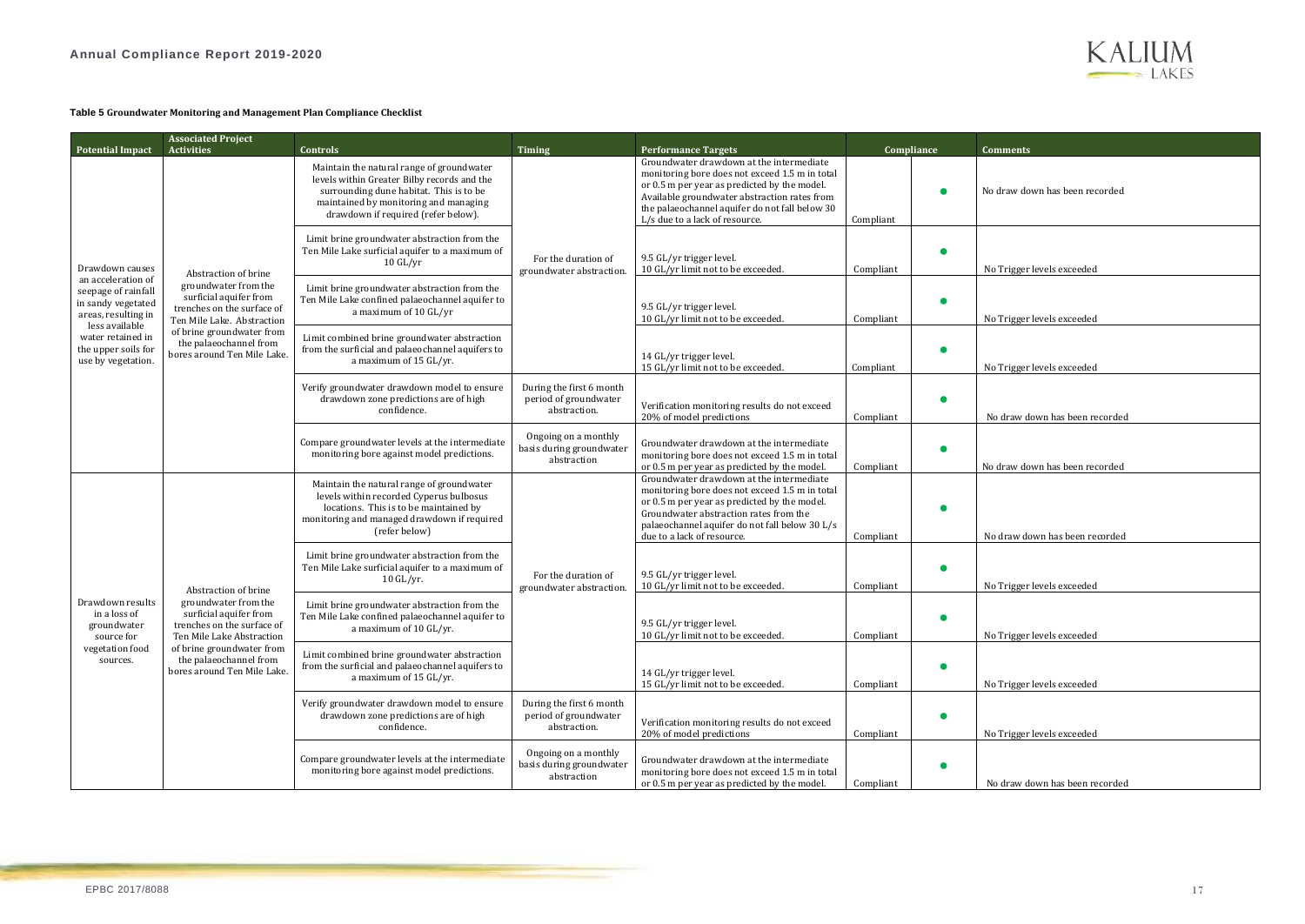

### <span id="page-17-0"></span>4. Correcting non-compliances

Whilst preparing this annual compliance report it was identified there was no evidence that Kalium Lakes notified the Department at the commencement of this action. It is Kalium Lakes intention that this report will suffice as notice commencement.

INX software is currently being implemented to assist Kalium Lakes in managing obligations and stakeholders. It will provide a tool to measure compliance, schedule monitoring and reporting and record stakeholder interactions. INX will assist in mitigating administrative non-compliances such as this.

### <span id="page-17-1"></span>5. New Environmental Risks

No new environmental risks were identified during the reporting period.